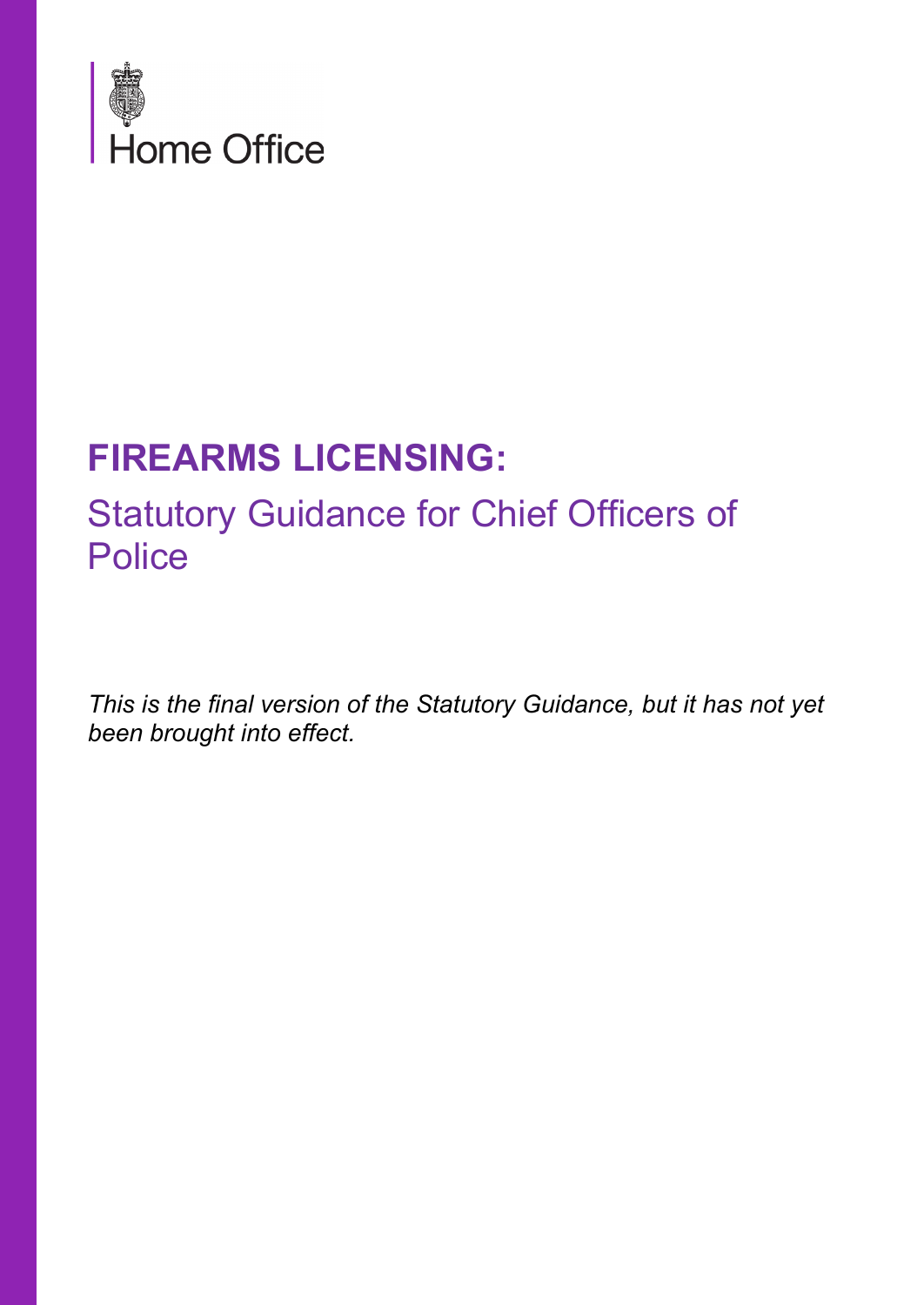### **Contents**

| Purpose                                                                    |  |
|----------------------------------------------------------------------------|--|
|                                                                            |  |
|                                                                            |  |
|                                                                            |  |
|                                                                            |  |
|                                                                            |  |
|                                                                            |  |
|                                                                            |  |
|                                                                            |  |
|                                                                            |  |
|                                                                            |  |
|                                                                            |  |
|                                                                            |  |
|                                                                            |  |
|                                                                            |  |
|                                                                            |  |
|                                                                            |  |
|                                                                            |  |
|                                                                            |  |
|                                                                            |  |
|                                                                            |  |
|                                                                            |  |
|                                                                            |  |
|                                                                            |  |
|                                                                            |  |
| <b>Annex:</b>                                                              |  |
| Additional checks and assessments for Registered Firearms Dealers (RFDs)29 |  |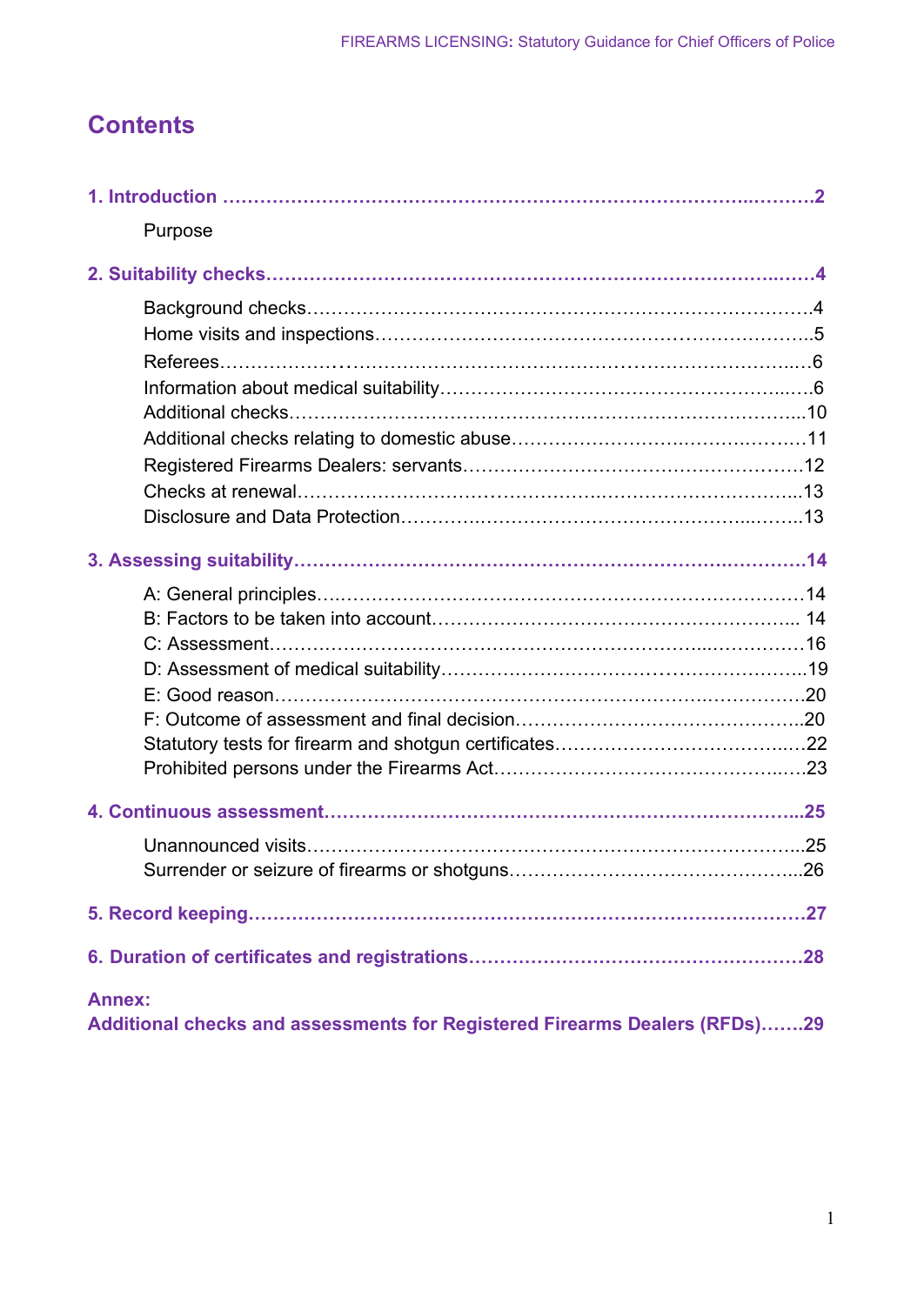## **1. Introduction**

- 1.1. The inspection of police firearms licensing by Her Majesty's Inspectorate of Constabulary and Fire and Rescue Services in 2014-2015 highlighted the need for more consistency in the application of firearms licensing law by police forces and recommended that existing Home Office guidance be put on a statutory footing. This was supported by HM Inspectorate of Constabulary in Scotland in its March 2018 inspection of firearms licensing. The Government subsequently introduced a power for the Secretary of State to issue statutory guidance to chief officers of police through an amendment to the Firearms Act 1968 ('the 1968 Act') made by the Policing and Crime Act 2017.
- 1.2. The Policing and Crime Act 2017 inserted section 55A in to the 1968 Act, allowing the Secretary of State to issue guidance to chief officers of police as to the exercise of their functions under, or in connection with, the 1968 Act. Chief officers of police in England, Wales and Scotland must have regard to such guidance and be able to justify any departure on a case-by-case basis.
- 1.3. The guidance has been produced following close work between the Home Office and Department of Health and Social Care to reform and streamline the firearm and shotgun licensing process to ensure there are more consistent processes for the police, medical professionals and applicants.

#### **Purpose**

- 1.4. The guidance covers the processes and criteria for assessing suitability to possess firearms<sup>[1](#page-2-0)</sup> and to be a Registered Firearms Dealer ("RFD"). It is intended to assist chief officers in carrying out appropriate, proportionate and consistent checks and assessments in order to come to an informed decision.
- 1.5. Under section 44(3A) of the 1968 Act, the court (or sheriff in Scotland) hearing an appeal against a police firearms licensing decision must have regard to any guidance issued under section 55A that is relevant to the appeal.
- 1.6. The guidance is to be applied to all applications received, and licensing decisions made, on or after its publication, including reviews of suitability of existing certificate holders and registered firearms dealers.
- 1.7. This guidance sits alongside the non-statutory Home Office guide on firearms licensing law, and the College of Policing Authorised Professional Practice (APP) on firearms licensing. Whilst there is no legal duty to follow the Home Office guide or the College of Policing APP, these are provided to assist chief officers in interpreting the law and setting operational practices respectively.
- 1.8. This guidance does not apply to the licensing of air weapons in Scotland.
- 1.9. Police checks and assessments for licences administered by the Home Office or Scottish Ministers are subject to direct oversight by those bodies on a case-by-case

<span id="page-2-0"></span><sup>&</sup>lt;sup>1</sup> The term "firearms" is generally used in this document to refer to all lethal barrelled weapons. including shotguns, unless a distinction is required, for example, to distinguish issues to do with firearms certificates as against shotgun certificates.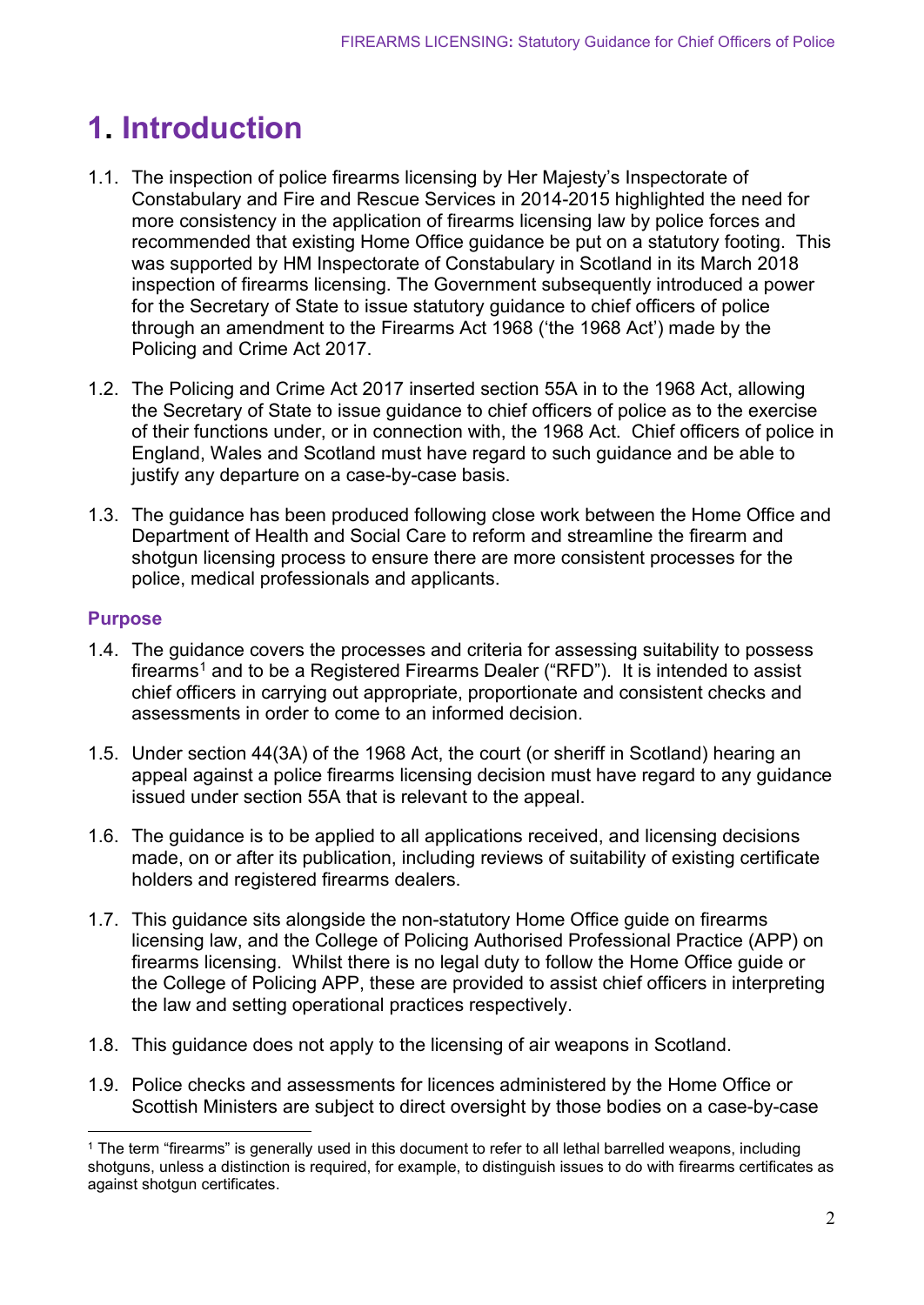basis and do not come under this guidance. However, knowledge of the principles and processes that apply to firearm and shotgun certificates and the certification of RFDs may be useful to the police in carrying out those functions.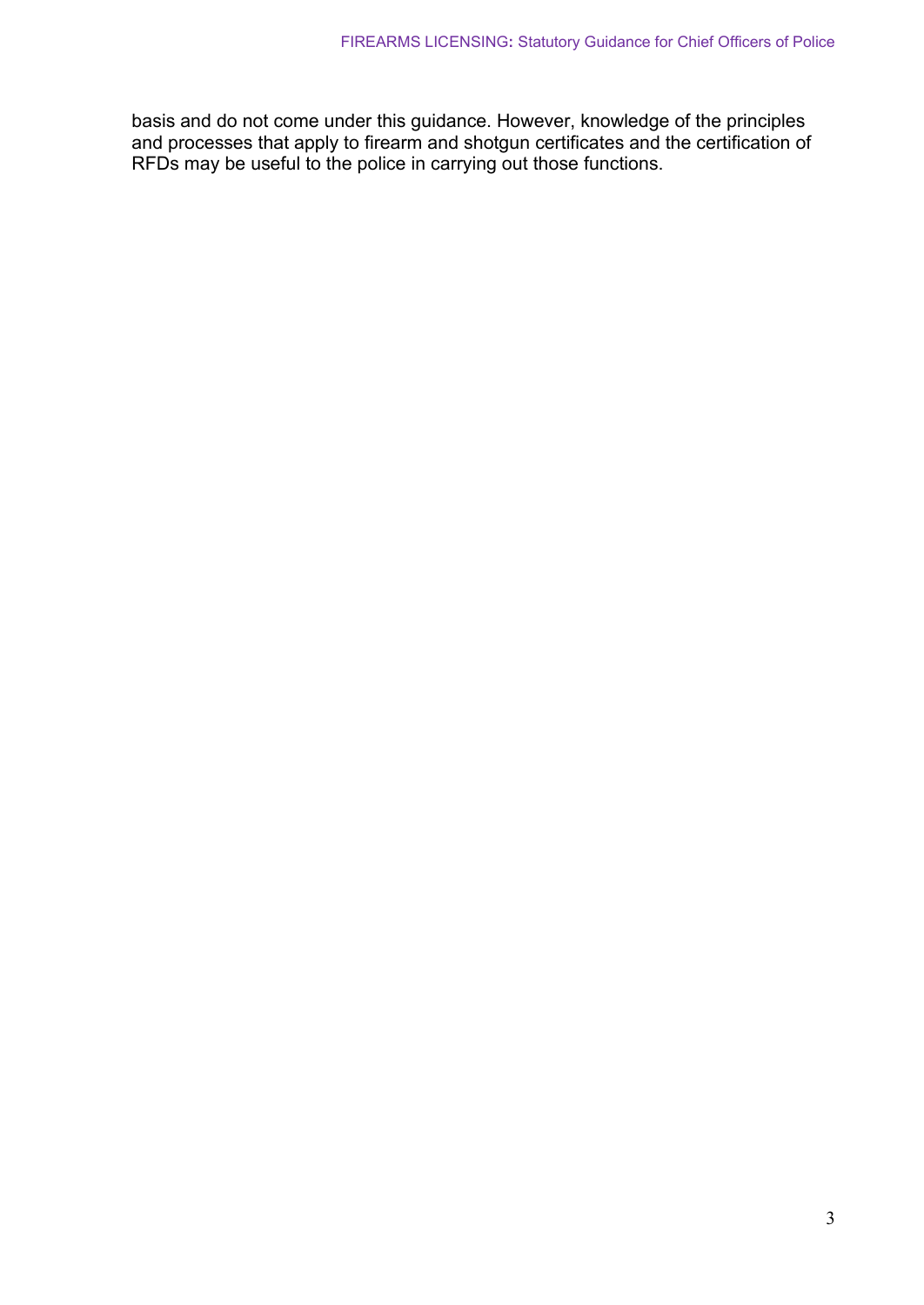## <span id="page-4-0"></span>**2. Suitability checks**

- 2.1 This chapter sets out the checks that chief officers should complete to assess whether a person can be permitted to possess firearms without danger to public safety or to the peace. The checks apply to the grant or renewal of a shotgun or firearm certificate, or for certification as an RFD.
- 2.2 The guidance sets out the standards which must be applied to ensure a thorough and consistent approach to assessing the risk to public safety.

#### **Background checks**

- 2.3 Background checks are to be completed for every applicant who applies for either grant or renewal of a certificate or certification, unless checks were carried out within the last six months as part of continuous monitoring of existing certificate holders<sup>[2](#page-4-1)</sup>.
- 2.4 All applicants should be checked against the widest relevant databases to gather conviction, intelligence and counter terrorism data.
- 2.5 Where the applicant is a UK national and is known to have been resident outside the UK for a significant period (more than six consecutive months) a background check (criminal records check or equivalent) in the relevant country or countries should be completed. If not provided in English, an official translation should be obtained at the expense of the applicant.
- 2.6 Where the applicant is a foreign national, a background check (criminal records check or equivalent) should also be completed in the applicant's home country. The applicant should be required to provide a background check (such as a police certificate or equivalent) from their country of nationality and any other country where they have lived. This will be at the applicant's expense, including an official translation into English.
- 2.7 Where no background check is available, whether for a foreign national or a UK national with a significant period of residence abroad, the application should be refused, unless there are exceptional circumstances. Exceptional circumstances may include, for example, long-term residence in the UK and/or in the British armed forces (for example, fifteen years or more) combined with the absence of any of the factors set out in paragraphs 3.8 and 3.9.
- 2.8 For foreign nationals and UK nationals with periods of residency abroad, the available background check may not be a criminal records check. For example, it may be a police certificate. In these cases, chief officers must determine the weight to be given to the document.
- 2.9 Where the applicant has been resident in another force area for a significant period (more than six consecutive months) a check against local intelligence records for that force should be completed.

<span id="page-4-1"></span><sup>2</sup> The term "certificate holder" is generally used in this document to include RFDs.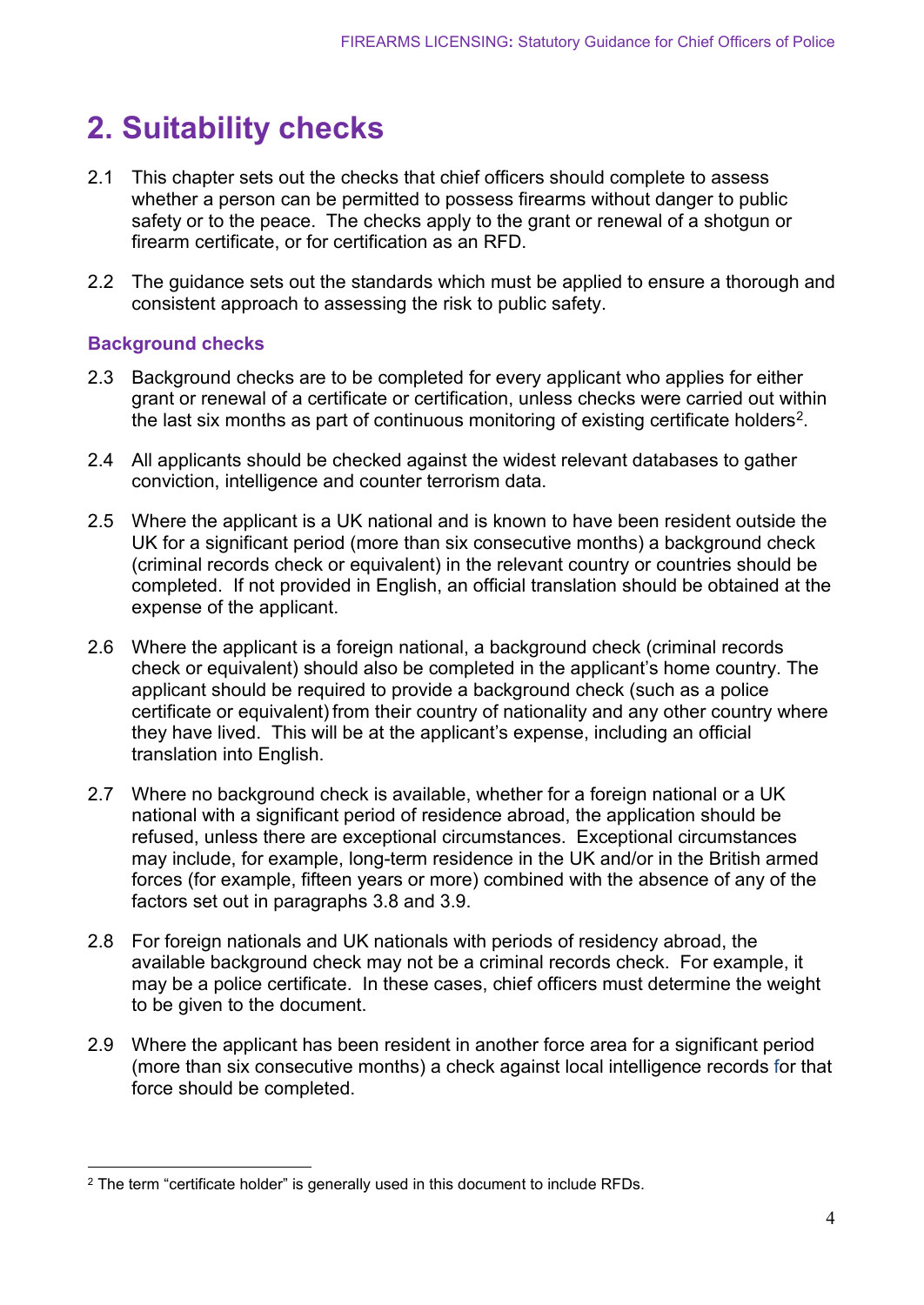- 2.10 Any previous applications in the last 10 years, including those made in another force area, should be checked for any relevant information or recorded concerns.
- 2.11 If an applicant's period of residency abroad or in another force area has been subject to a previous check, it does not need to be conducted again. It is essential that this check is recorded on the relevant licensing system.
- 2.12 Any other background checks deemed necessary (such as those set out at paragraphs 2.44 - 2.45) should be completed.
- 2.13 If any new information comes to light as a result of background checks, for example if the applicant's circumstances have changed materially since the original grant or last renewal, or if they are otherwise considered higher risk, for example due to relevant information about behaviour or a medical condition, it is likely that more extensive enquiries will be necessary than if none of the above apply.
- 2.14 All records found relating to the applicant should be recorded on the application file. This will include instances where the applicant is a victim, witness or associate rather than a suspect. Assessing the relevance and weight of any records found is covered in Chapter 3 of this guidance.

#### **Home visits and inspections**

- 2.15 A home visit should always be carried out before granting a certificate to a first-time applicant.
- 2.16 Home visits should include an interview to discuss any issues relevant to suitability as set out in this guidance and permit the inspection of security arrangements. In some cases, there should be wider interviews or enquiries, for example where there is evidence of domestic abuse. Guidelines on security are set out in the 2020 Security Standards Handbook.<sup>3</sup>.
- 2.17 If, following an application for renewal, it is determined that an inspection of security arrangements and other aspects of the home visit are not required (see paragraphs 2.55 - 2.56) an interview, if required, may be completed over the telephone, videocall or by email rather than by home visit. The police may ask the applicant to supplement such a remote interview with further evidence, such as photos or videos, submitted by the applicant electronically.
- 2.18 RFD applicants should also be subject to an interview and inspection of their place or places of business and any place where firearms are to be kept. An inspection should take place at both grant and renewal, regardless of the level of risk assessment. Guidance on RFD inspections is covered in the Annex to this guidance.
- 2.19 Visits in connection with grant and renewal should always be made by prior appointment and take place at a mutually convenient time.

<span id="page-5-0"></span><sup>3</sup>Available at Firearms [Security Handbook 2020](https://assets.publishing.service.gov.uk/government/uploads/system/uploads/attachment_data/file/953881/Firearms_Security_Manual_2020.pdf)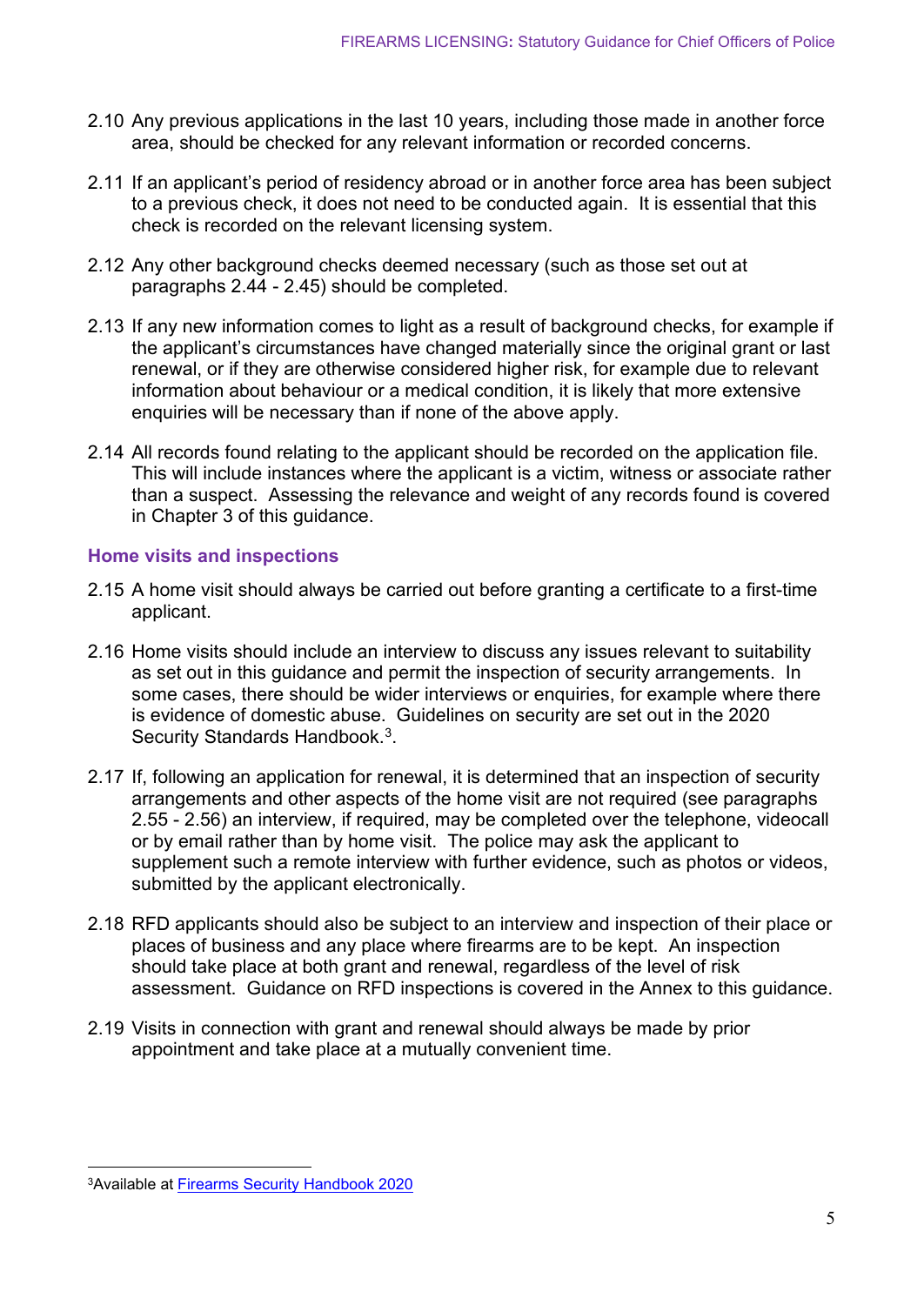#### **Referees**

- 2.20 Applicants for firearm certificates are required to propose two referees. Applicants for shotgun certificates are required to provide one referee. [4](#page-6-0) Referees may be of any background, but should meet the following criteria:
	- (i) resident in Great Britain;
	- (ii) has known the applicant personally for at least two years. This should require the referee having had some reasonable degree of contact with the applicant during that period;
	- (iii) is of good character<sup>5</sup>;
	- (iv) is not a member of the applicant's family<sup>[6](#page-6-2)</sup>; and
	- (v) is not a serving police officer, a police employee, a Police and Crime Commissioner (PCC), a member of staff of a PCC, or a registered firearms dealer.
- 2.21 If the police consider that a referee is unsatisfactory they should invite the applicant to put forward an alternative person (or persons).
- 2.22 Before granting a certificate to a first-time applicant, at least one of the applicant's referees should be contacted. Referees may be contacted by telephone, email or home visit depending on the risk assessment. As a minimum, the referee should be made aware of the application, so that he or she has the opportunity to inform the police of any concerns. The referee may also be asked about any matter relating to the applicant's suitability to possess firearms.
- 2.23 On renewal of firearm and shotgun certificates, chief officers may determine whether it is necessary to contact referees.

#### **Information about medical suitability**

2.24 It is the responsibility of the applicant to arrange for information about their medical suitability to be provided by their General Practitioner (GP) or another suitably qualified doctor registered with the General Medical Council (GMC)[7](#page-6-3) to the police firearms licensing department dealing with their application. When the medical information is being provided to the police by a doctor from a private company, the doctor must receive the applicant's medical information direct from the GP practice and not via the applicant.

<span id="page-6-0"></span><sup>4</sup> RFDs are not required to put forward referees.

<span id="page-6-2"></span><span id="page-6-1"></span><sup>&</sup>lt;sup>5</sup> The police may carry out some background checks on the referee in order to determine his/her character. <sup>6</sup> 'Family' is taken to mean the following: wife, husband, mother, father, son, daughter, sister, brother, aunt, uncle, grandparent and in-laws or step relations as above. Cousins are not regarded as immediate family, but co-habiting or civil partners or partners in a same-sex marriage should be considered as 'family' for these purposes and should not be accepted.

<span id="page-6-3"></span> $^7$  The term 'suitably qualified GMC-registered doctor' is used in this document to refer to a doctor with a full, specialist or GP (rather than provisional) GMC registration and a licence to practise (including where this doctor is providing this service for a private company).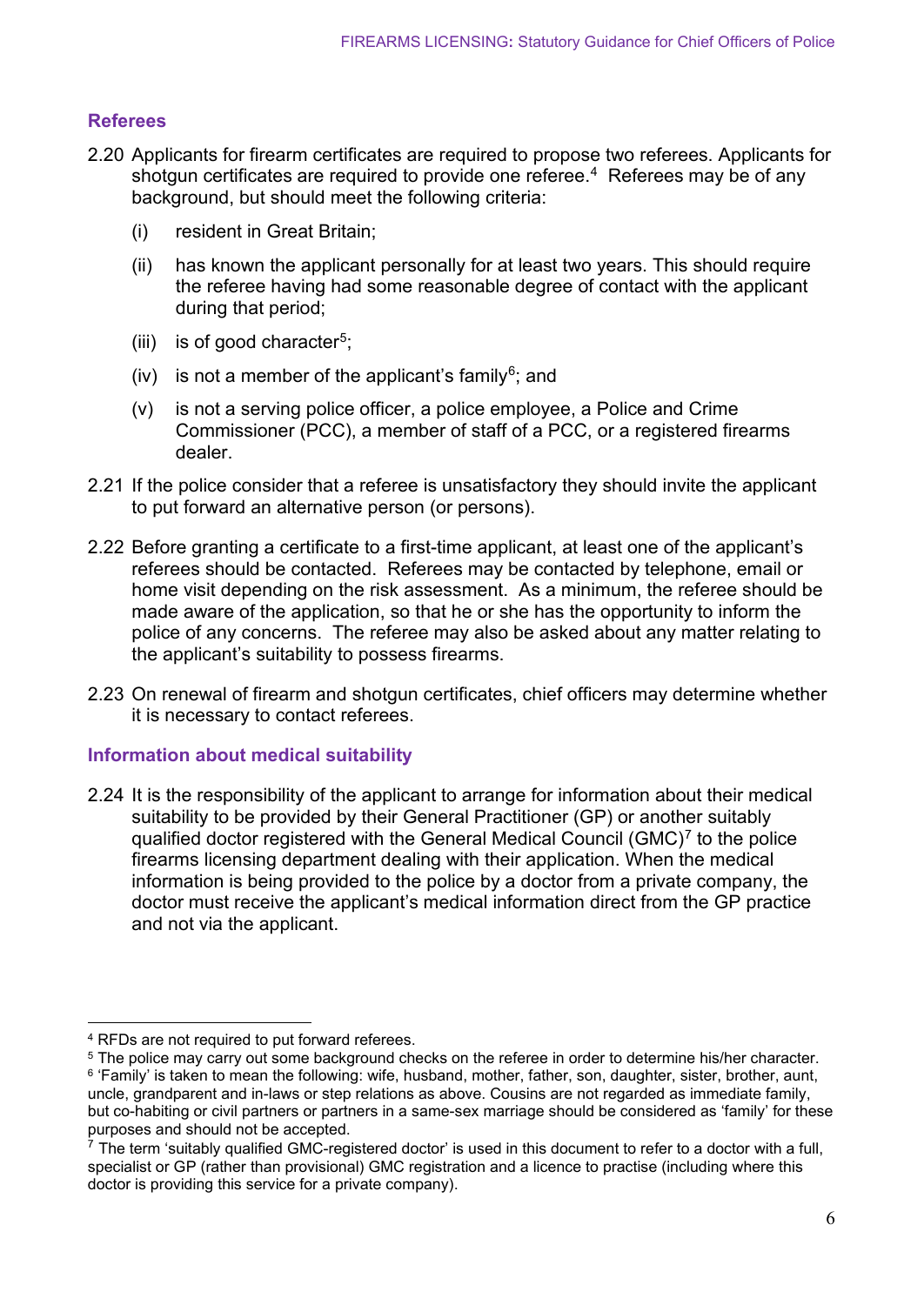- 2.25 Chief officers should consider information provided by a suitably qualified GMCregistered doctor for every person who applies for either the grant or renewal of a firearm or shotgun certificate, or to be registered as a firearms dealer, to assess any issues regarding medical suitability. If an applicant does not have a GP in the UK, they will not be able to fulfil the criteria to be issued with a firearm or shotgun certificate. [8](#page-7-0)
- 2.26 In July 2019 the Home Office, police and British Medical Association agreed a Memorandum of Understanding which sets out the roles and responsibilities of police and doctors regarding the medical assessment of firearms applicants and the ongoing monitoring of those in possession of a firearms certificate. [9](#page-7-1) In Scotland similar arrangements are set out in a joint letter from the Chief Medical Officer and Police Scotland, dated March 2016.[10](#page-7-2)

#### *Information sharing between the GP and the police*

- 2.27 The application form requires the applicant to declare relevant medical conditions. The police may approach the applicant's GP to obtain relevant medical information both during the application process and at any time during the validity of the certificate if there are concerns about the applicant's continued fitness to possess firearms safely.
- 2.28 Doctors owe a duty of confidentiality to their patients, but they also have a wider duty to protect and promote the health of patients and the public.<sup>[11](#page-7-3)</sup> Depending on whether a firearms applicant or licence holder has capacity or not, whether they pose a risk to themselves and/or others, GPs may, depending on the individual circumstances, share relevant information with the police on the following grounds:
	- with the individual's consent;
	- on public interest grounds; or
	- in some rare circumstances, if it is legally required.

Detailed information on the potential grounds for disclosing information by GPs can be found in the GMC's guidance on confidentiality at [www.gmc-uk.org.](https://www.gmc-uk.org/-/media/documents/gmc-guidance-for-doctors---confidentiality-good-practice-in-handling-patient-information----70080105.pdf?la=en&hash=08E96AC70CEE25912CE2EA98E5AA3303EADB5D88) The GMC is the regulator for doctors.

#### *Medical information required by the police*

2.29 When a person applies for a firearm or shotgun certificate or to be registered as a firearms dealer, the applicant will ask their GP, or a suitably qualified GMC-registered doctor, to provide information to the police which will confirm whether or not the applicant is or has been diagnosed or treated for any relevant medical condition which could affect their ability to possess a firearm safely. A medical proforma to be

<span id="page-7-1"></span><sup>9</sup> [MOU between BMA, HO and Police re medical applicants \(England & Wales\)](https://www.sheffield-lmc.org.uk/website/IGP217/files/Firearms%20MoU%20(18%20July%202019).pdf)

<span id="page-7-0"></span><sup>&</sup>lt;sup>8</sup> Military personnel who are posted abroad and have an MOD GP may still be regarded as resident in the UK for licensing purposes.

<span id="page-7-2"></span><sup>10</sup> [Information sharing requirements between police and general practitioners for grant/renewal of](https://www.sehd.scot.nhs.uk/cmo/CMO(2016)07.pdf)  [firearms/shotgun certificates \(Scotland\)](https://www.sehd.scot.nhs.uk/cmo/CMO(2016)07.pdf)

<span id="page-7-3"></span><sup>11</sup> GMC. Confidentiality: good practice in handling patient information (2017). Para 60 [GMC Guidance for](https://www.gmc-uk.org/-/media/documents/gmc-guidance-for-doctors---confidentiality-good-practice-in-handling-patient-information----70080105.pdf)  Doctors - [confidentiality and good practice in handling patient information](https://www.gmc-uk.org/-/media/documents/gmc-guidance-for-doctors---confidentiality-good-practice-in-handling-patient-information----70080105.pdf)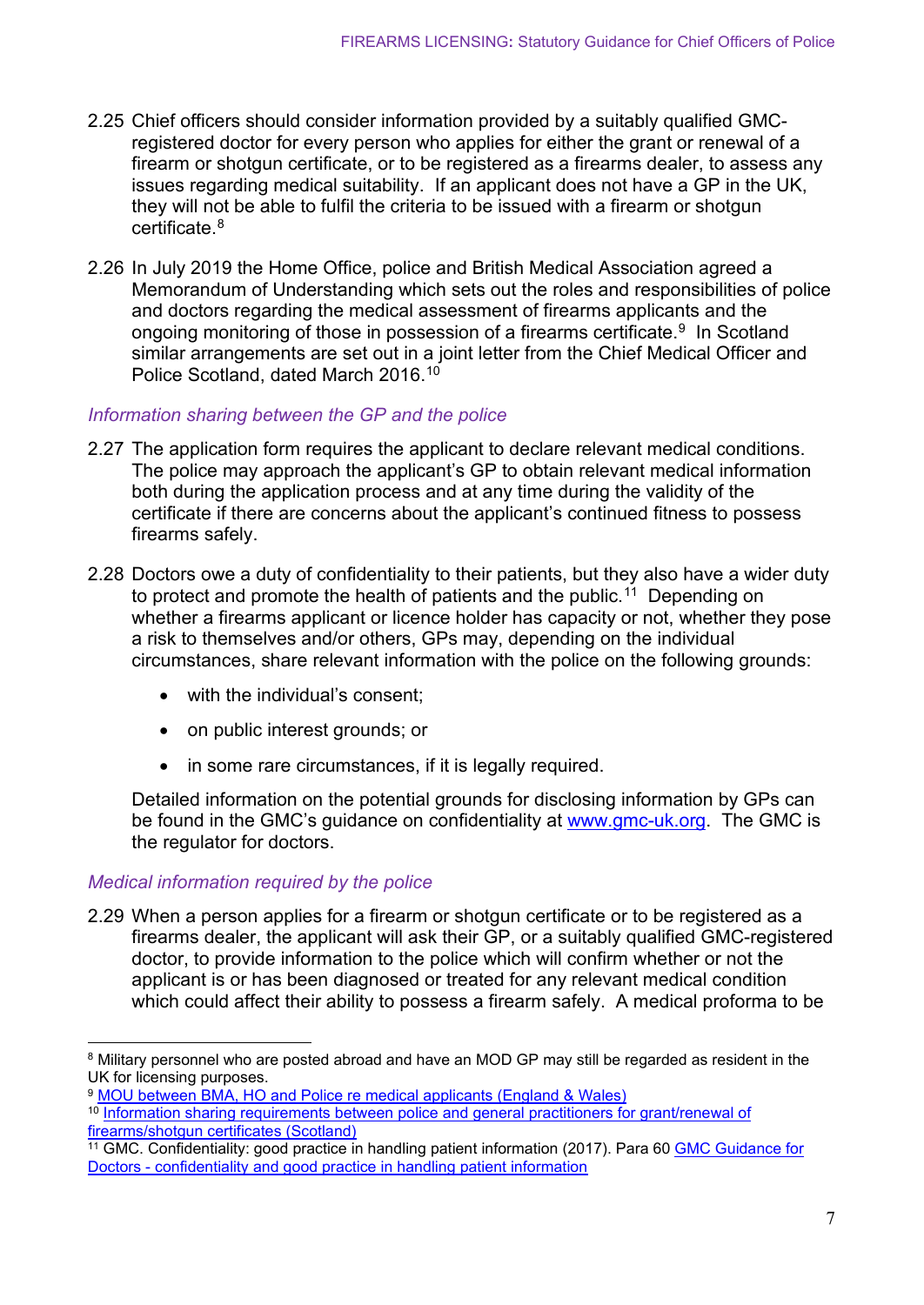used for this purpose is part of the firearms application form and should be detached by the applicant and passed by them to the doctor for completion. This process is also to be used for the renewal of certificates.

- 2.30 Doctors should not be asked to give general access to an applicant's medical record as this may result in doctors being in breach of the Data Protection Act 2018. Nor should they be asked to either endorse or oppose applications. Responsibility for the decision about whether a person is suitable to be granted a certificate lies with the police, not the doctor.
- 2.31 It is for the applicant to arrange for the medical information to be sent to the police either with the application itself or, alternatively, direct from the doctor. An application for a certificate will not be granted without such medical information. If medical information is not provided the police should inform the applicant that the application cannot be progressed in the absence of the required information from the doctor and will be refused. The police may contact the applicant, or the doctor directly, to request missing medical information before making such a refusal, at the chief officer's discretion.

#### *Relevant medical conditions*

2.32 Medical conditions that could be relevant include:

- (i) Acute Stress Reaction or an acute reaction to the stress caused by a trauma, including post-traumatic stress disorder;
- (ii) suicidal thoughts or self-harm or harm to others;
- (iii) depression or anxiety;
- (iv) dementia;
- (v) mania, bipolar disorder or a psychotic illness;
- (vi) a personality disorder;
- (vii) a neurological condition: for example, Multiple Sclerosis, Parkinson's or Huntington's diseases, or epilepsy;
- (viii) alcohol or drug abuse; and
- (ix) any other mental or physical condition, or combination of conditions, which may affect the safe possession of firearms or shotguns.

The list above is not intended to be exhaustive. Doctors should consider any other mental or physical condition which may affect the individual's safe possession of a firearm or shotgun, now or in the future. See also sections 3.34 and 3.35 when a patient has been subject to the provisions of the Mental Health Act 1983 and/or the Mental Health (Care and Treatment) (Scotland) Act 2003.

#### *Payment of a fee*

2.33 Whether or not the doctor requests that a fee be paid in advance of responding to the request to supply information to the police and, if so, the level of that fee, are matters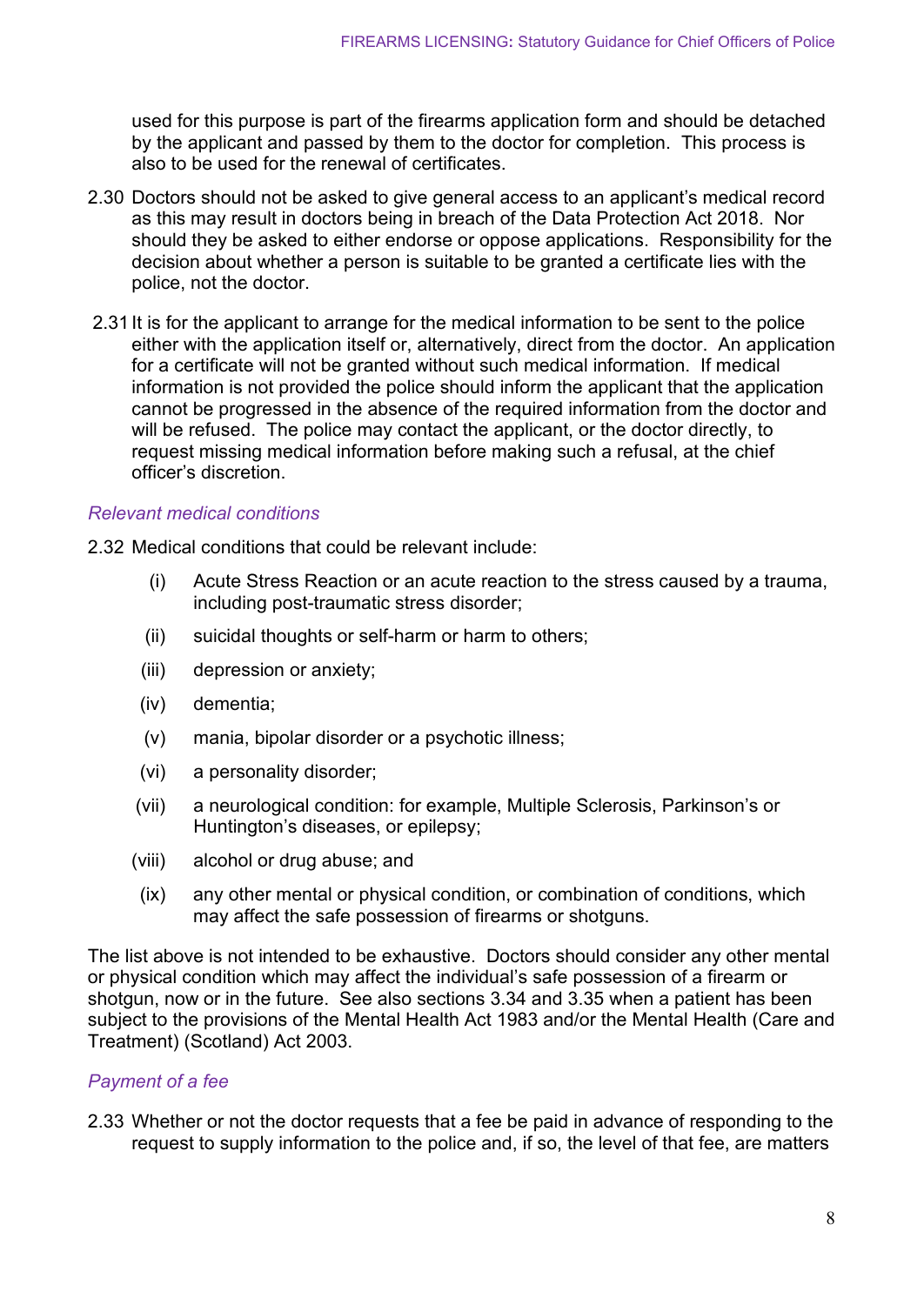between the applicant and the doctor. It is not an issue that the police should become involved in.

#### *Requesting medical information from a GMC-registered doctor other than the applicant's own GP*

- 2.34 The supply of relevant medical information from a doctor who has access to the applicant's medical record is necessary to determine the level of risk to public safety arising from the grant of a certificate. The certificate should not, therefore, be granted or renewed if this information is not provided.
- 2.35 An applicant may, if they wish, approach a suitably qualified GMC-registered doctor to supply the relevant medical information to the police firearms licensing department.
- 2.36 Where the doctor indicates that there are relevant medical issues and the police require further medical information in order to consider the application, the police may, at the chief officer's discretion, contact the doctor directly to discuss the application or seek further clarification. If necessary, the police should ask the applicant to contact the doctor to obtain further information, such as a medical report, about these issues. Any fee required by the doctor at this stage is a matter between the doctor and the applicant. If, having received further information, the police still have concerns about any of the medical information given or wish to obtain a more detailed report, they may request this from the doctor, the applicant's GP or, if appropriate, from a relevant specialist. The police should meet the costs associated with the provision of this additional report.
- 2.37 If the applicant themself has declared a relevant medical condition on the application form the police may ask the applicant to obtain and pay for, if required, a medical report to assist with their consideration of medical suitability. If a further medical report is subsequently required by the police to assist with consideration of the application, the police will pay for this.

#### *The role of Local Medical Committees*

- 2.38 Good working relationships between the police and local GPs will help to ensure effective information sharing arrangements.
- 2.39 Engagement with the Local Medical Committee can help to secure a consistent set of arrangements in place across a local area. For example, if all parties are in agreement to developments or innovations that help to speed up application processes without compromising public safety, this is likely to be acceptable, provided that any variations from the processes described in this guidance are delivered on a voluntary basis, and that the procedures described here are adhered to if any concerns are expressed by the applicant.

#### *Firearms reminder on the patient's medical record*

2.40 When a firearm or shotgun certificate is granted, or a person is registered as a firearms dealer, the police will contact the applicant's GP to ask them to place a firearms marker on the applicant's medical record. The purpose of having a marker on the medical record is to provide a reminder to the GP that they may need to notify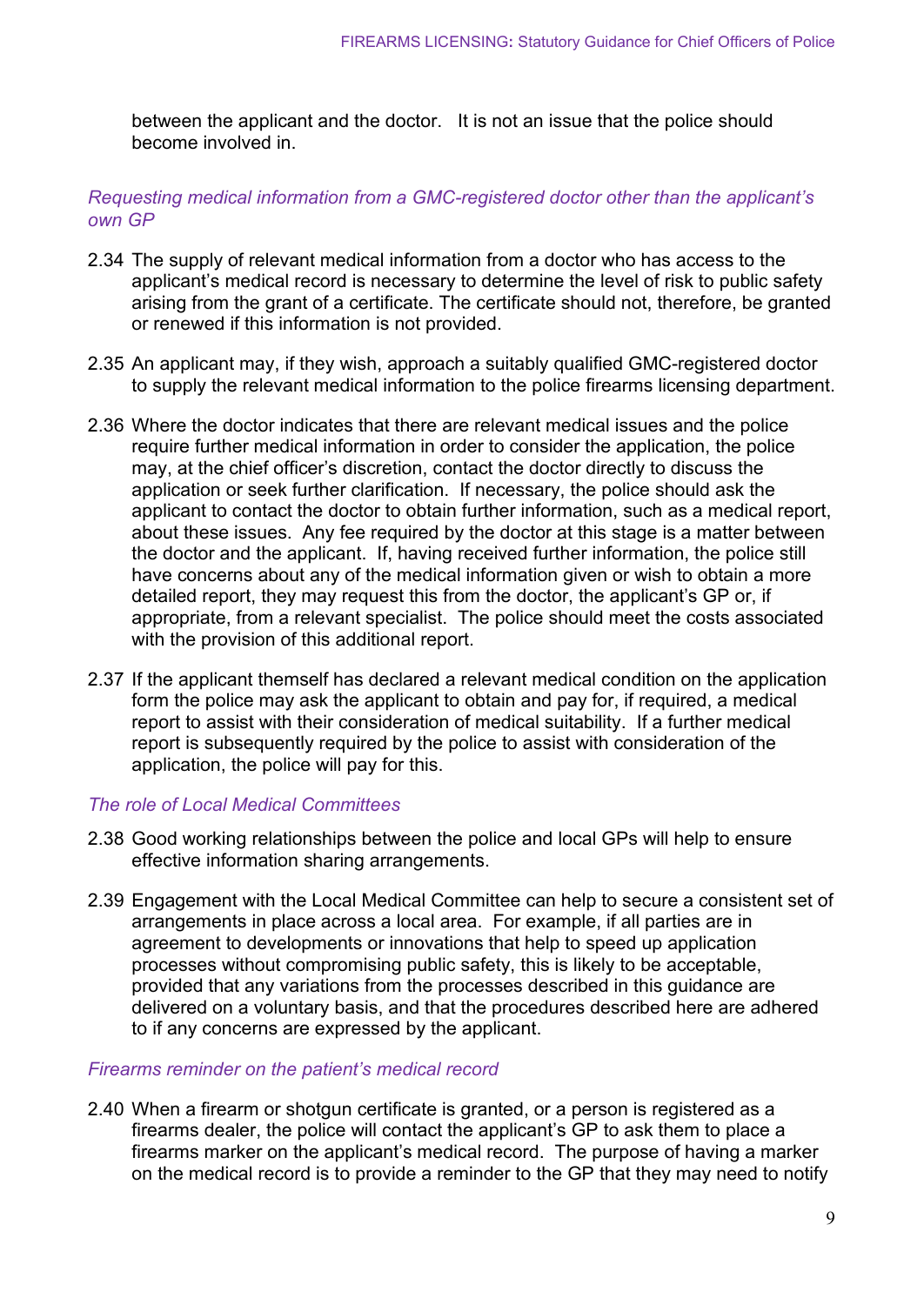the police if a person begins to suffer from a relevant medical condition, or a relevant condition worsens significantly, specifically when this may affect the person's ability to possess a firearm safely. The marker will be on the record during the validity of their firearm or shotgun certificate or registration as a firearms dealer. This is added to the patient's record by the GP on a best endeavours basis, to reduce the risk that such relevant developments or changes are not reported to the police, which could endanger the certificate holder, members of his or her family, or the wider public.

- 2.41 There is no requirement for GPs to monitor or assess a patient who currently holds a firearm certificate, but they should consider notifying the police if they become aware that relevant aspects of a licence holder's circumstances have changed that mean they may no longer be safe to hold a firearms licence. Doctors owe a duty of confidentiality to their patients, but they also have a wider duty to protect and promote the health of patients and the public[12](#page-10-0). This is set out in the Memorandum of Understanding agreed between the Home Office, police and British Medical Association in July 2019. Full consideration must be given to the security of the patient record once the marker has been applied.
- 2.42 Detailed information on the grounds for disclosing information can be found in the GMC's guidance on confidentiality at [www.gmc-uk.org.](https://www.gmc-uk.org/-/media/documents/gmc-guidance-for-doctors---confidentiality-good-practice-in-handling-patient-information----70080105.pdf?la=en&hash=08E96AC70CEE25912CE2EA98E5AA3303EADB5D88) It is open to a GP to approach the police at any time in order to pass on information of possible concern about an individual, whether a patient or not, who possesses firearms or is applying to do so.

#### *Revocation, cancellation, expiry (without renewal) or refusal*

2.43 The police must inform the GP within one month if a certificate is revoked or cancelled, if it expires and is not renewed, or if the application is refused. The GP can then remove the firearm marker from the patient's record.

#### **Additional checks**

- 2.44 Chief officers should carry out additional, non-routine, checks if, following the initial enquiries above, they believe them to be necessary to assess suitability fully.
- 2.45 These checks may include, but are not limited to:
	- (i) checks with other agencies, such as health professionals other than the GP, social services, probation services or multi-agency groups;
	- (ii) checks with other licensing or regulatory bodies or Government enforcement agencies;
	- (iii) a drug or alcohol test;
	- (iv) credit or other financial checks;
	- (v) information obtained from open source social media;

<span id="page-10-0"></span><sup>12</sup> GMC. Confidentiality: good practice in handling patient information (2017). Para 60: [GMC Guidance for](https://www.gmc-uk.org/-/media/documents/gmc-guidance-for-doctors---confidentiality-good-practice-in-handling-patient-information----70080105.pdf)  Doctors - [confidentiality and good practice in handling patient information](https://www.gmc-uk.org/-/media/documents/gmc-guidance-for-doctors---confidentiality-good-practice-in-handling-patient-information----70080105.pdf)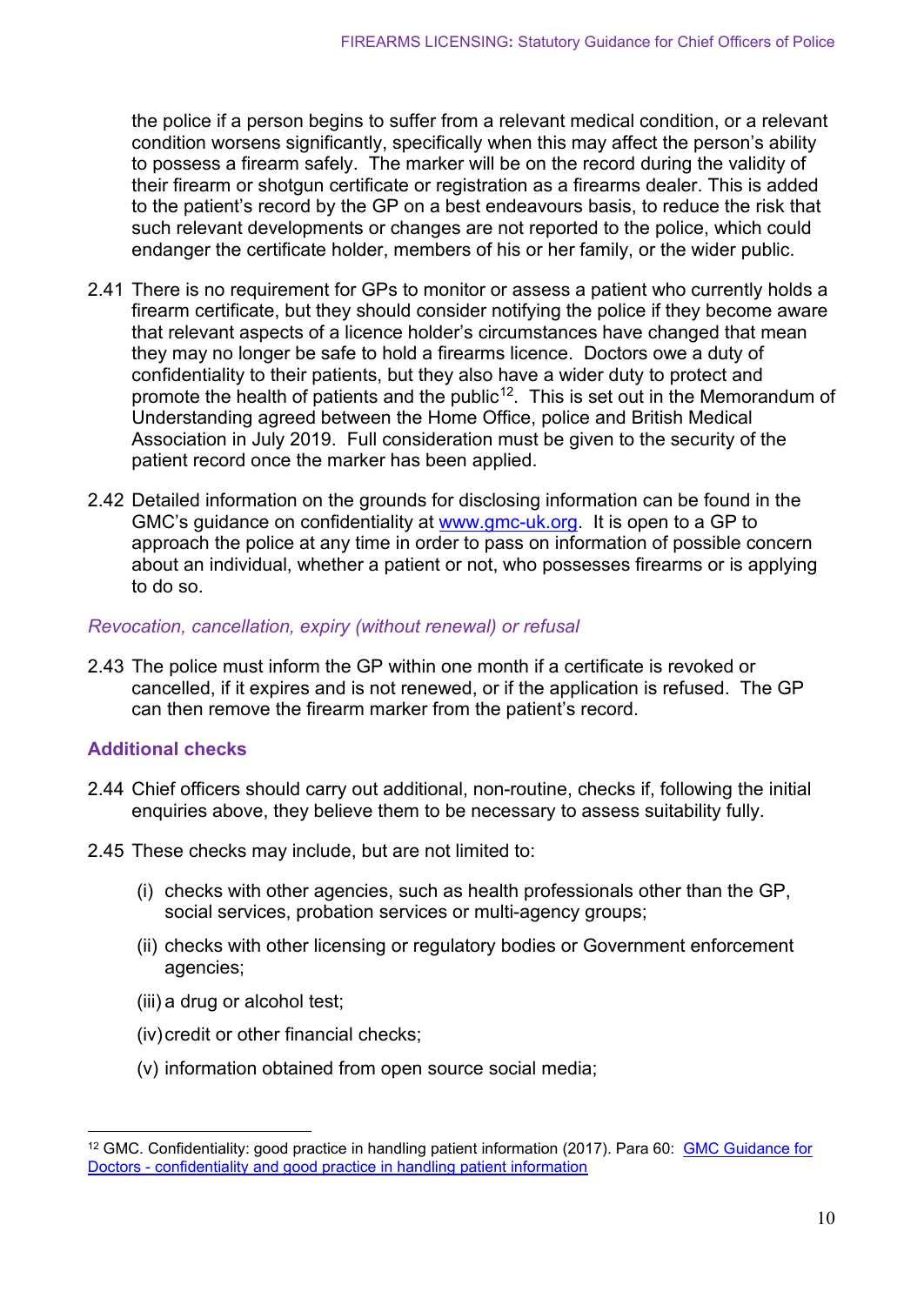- (vi)interviews with individuals other than the applicant or their referees, for example, partners or representatives of shooting clubs attended by the applicant;
- (vii) background checks on partners or other individuals living at, or with unsupervised access to, the applicant's address; and
- (viii) checks where there is an indication of domestic abuse, as set out in paragraphs  $2.46 - 2.50$

#### **Additional checks by the police relating to domestic abuse**

- 2.46 Evidence of domestic abuse is one of the most serious factors that should be taken into consideration in assessing an application (see paragraphs 3.24 - 3.25). The Government's existing definition of domestic abuse (prior to the Domestic Abuse Act 2021) is as follows: '*any incident or pattern of incidents of controlling, coercive, threatening behaviour, violence or abuse between those aged 16 or over who are, or have been, intimate partners or family members regardless of gender or sexuality*' [13.](#page-11-0)
- 2.47 The Domestic Abuse Act became law on 29 April 2021 and following the commencement of its provisions, officers should perform their risk assessments based on the definitions as set out in the new Act. The new definition of domestic abuse is a statutory one as set out in sections 1 to 3 of the Domestic Abuse Act  $2021<sup>14</sup>$  $2021<sup>14</sup>$  $2021<sup>14</sup>$  and statutory guidance will be published at a later date.<sup>[15](#page-11-2)</sup> Officers should have regard to both the Act and the guidance when exercising their functions.The definition of domestic abuse is in two parts. The first part deals with the relationship between the abuser and the abused. The second part defines what constitutes abusive behaviour.Both the person who is carrying out the behaviour and the person to whom the behaviour is directed towards must be aged 16 or over and they must be "personally connected" (as defined in section 2 of the 2021 Act). This ensures that different types of relationships are captured, including ex-partners and family members.The definition captures a range of different abusive behaviours, including physical, emotional and economic abuse and coercive and controlling behaviour. Statutory guidance will provide further details on the different types of abuse and abusive behaviours that sit within those categories.<sup>[16](#page-11-3)</sup>
- 2.48 Where there is information indicating the possibility of domestic abuse, an interview with the applicant's current partner or family member of the applicant or their partner

<span id="page-11-0"></span><sup>&</sup>lt;sup>13</sup> The abuse can encompass, but is not limited to: psychological, physical, sexual, financial and emotional abuse. Controlling behaviour is a range of acts designed to make a person subordinate and/or dependent by isolating them from sources of support, exploiting their resources and capacities for personal gain, depriving them of the means needed for independence, resistance and escape and regulating their everyday behaviour. Coercive behaviour is an act or a pattern of acts of assault, threats, humiliation and intimidation or other abuse that is used to harm, punish, or frighten their victim. This is not a legal definition. The Police Scotland definition of domestic abuse is as follows: Any form of physical, verbal, sexual, psychological or financial abuse which might amount to criminal conduct and which takes place within the context of a relationship. The relationship will be between partners (married, co-habiting, civil partnership or otherwise) or ex-partners. The abuse can be committed in the home or elsewhere, including online.

<span id="page-11-1"></span><sup>&</sup>lt;sup>14</sup> Domestic abuse is a devolved matter in Scotland and dealt with under the Domestic Abuse (Scotland) Act 2018

<span id="page-11-3"></span><span id="page-11-2"></span><sup>&</sup>lt;sup>15</sup> The new statutory guidance and definition of domestic abuse is expected to be published by the end of 2021. Officers should check the Domestic Abuse pages at [gov.uk](https://www.gov.uk/topic/law-justice-system/domestic-violence) for further information before proceeding. <sup>16</sup> [Domestic Abuse Act 2021](https://www.legislation.gov.uk/ukpga/2021/17/contents/enacted)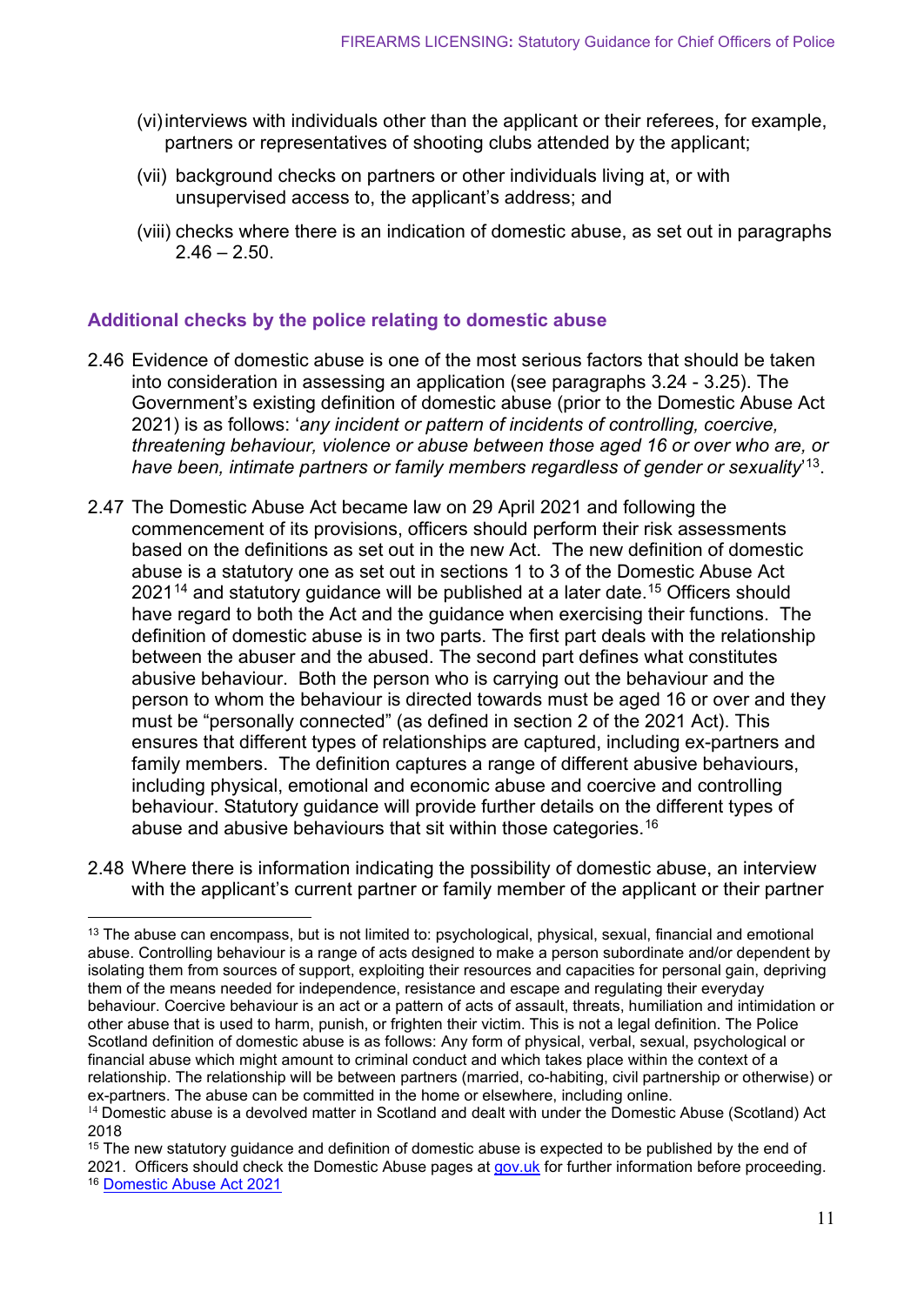should be completed. Where known and proportionate, interviews with any previous partners should also be completed. These interviews should not be in the presence of the applicant. Care must be taken to consider every case on its merits. Such interviews need to be conducted with sensitivity, and officers should take into account that a victim of domestic abuse may be unwilling to speak openly with the police for fear of further violence or reprisals. Information provided during interview must be treated as confidential. Officers should have received adequate training so that they are aware of the indicators of domestic abuse, and how to support victims and keep them safe. They should be aware that there may be a need to take active steps to protect an applicant's partner, family member or ex-partner from reprisals. This is particularly important in the event that the person is interviewed in connection with the application and provides information which leads to a refusal or revocation.

- 2.48 An applicant's partner or family member is not required to give approval for the issue of the firearms certificate, and this should be made clear to them. However, a request from a partner or family member that the applicant should not hold a certificate should be taken into account. The responsibility lies with the police to make the decision based on all the evidence available.
- 2.49 Checks with force domestic violence (or public protection) units and Multi-Agency Safeguarding Hubs (or Multi-Agency Risk Assessment Conferences) should be made to ensure all current and past assessments are available to inform the licensing decision.
- 2.50 Further checks with other acquaintances may be made as proportionate.

#### **Registered Firearms Dealers: servants**

- 2.51 Applicants for registration as a firearms dealer are required (Form 116) to provide details of all servants who, by virtue of section 8(1) of the Firearms Act 1968, are or will be authorised to possess, purchase or acquire firearms and ammunition in the ordinary course of the applicant's business. RFDs are also required to provide details of servants if notifying the police of an additional place of business (Form 116A).
- 2.52 The police should complete background checks and any other checks deemed necessary for each servant.
- 2.53 If the police have reason to believe that the employment of a particular person poses a threat to public safety, they should take steps, in compliance with data protection legislation, to inform the RFD, in general terms, that there is a concern and the reason for their concern.
- 2.54 It is for the RFD to make the final decision on suitability of servants. However, exercising due diligence over employees should be taken into account when assessing the RFD's suitability. Failing to act on a police recommendation about a servant without good reason will tend to show that the RFD is unsuitable. In England and Wales, in line with the Common Law Disclosure Scheme, the police should disclose, in writing to the RFD, information regarding an individual in order to enable the employer to consider risk mitigation measures in respect of employment or work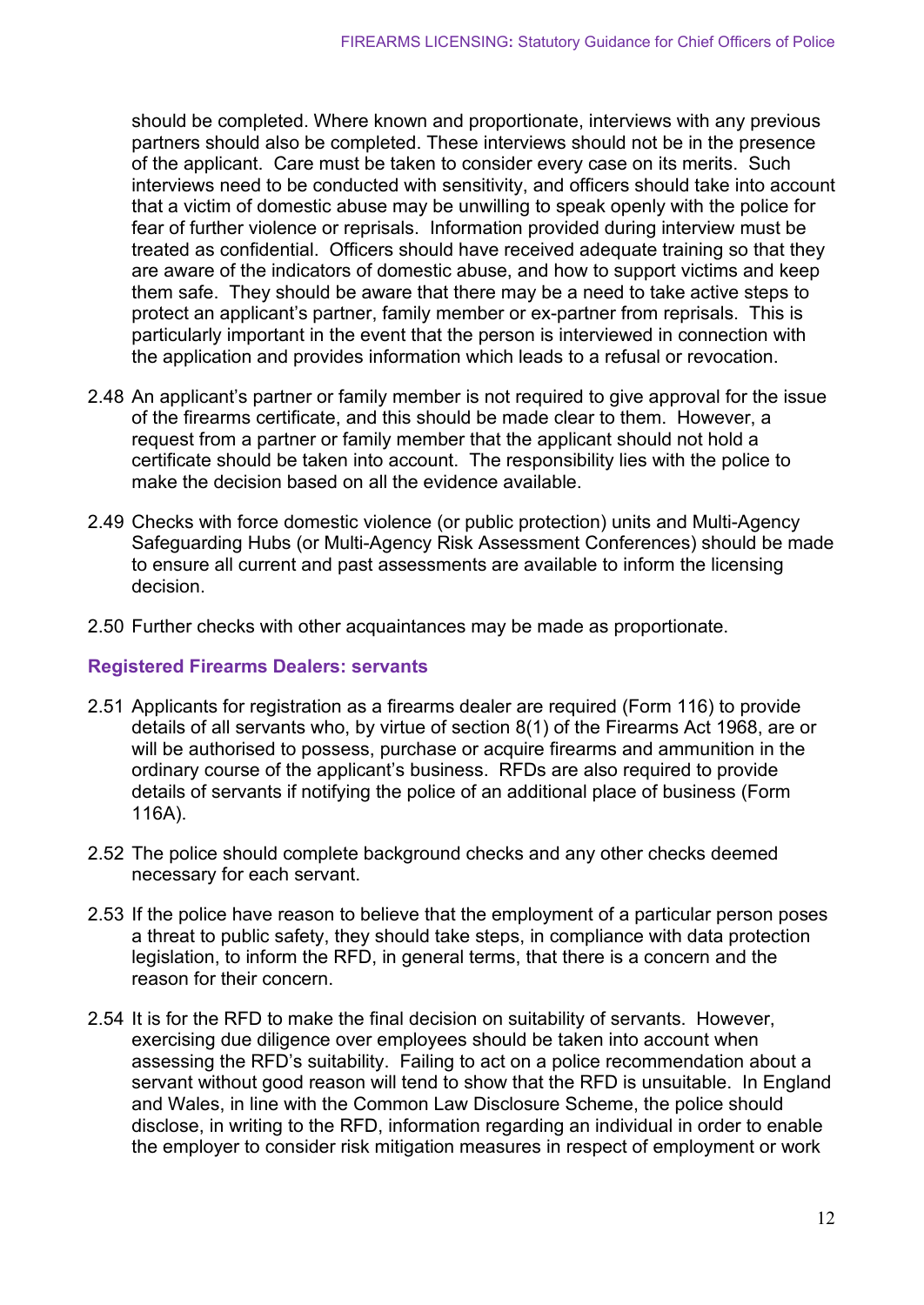done in a voluntary capacity by them<sup>[17](#page-13-0)</sup>. In Scotland, this is covered by the Information Sharing  $-$  Standard Operating Procedure<sup>18</sup>.

#### **Checks at renewal**

- 2.55 Background checks and medical checks apply to renewals as to grants. Medical information from a suitably qualified GMC-registered doctor should be provided on application for renewal. Beyond this, it is a matter for chief officers to consider whether any additional checks are necessary (see paragraph 2.44).
- 2.56 Chief officers should consider applications for renewal on a case-by-case basis. However, in considering whether there is a need for additional checks, the chief constable may wish to take into account the following factors:
	- (i) certificate held for at least two cycles (10 years);
	- (ii) not having come to police attention adversely in the previous two cycles for matters other than minor road traffic infringements;
	- (iii) no concerns regarding firearms matters such as discrepancies in serial numbers;
	- (iv) no calls of an adverse nature to address in previous five years;
	- (v) no intelligence suggesting criminality on behalf of certificate holder or associates;
	- (vi) recent contact with GP and no concerns raised; and
	- (vii) no concerns raised by referees.

#### **Disclosure and Data Protection**

2.57 Chief officers should ensure that information about applicants, servants, or other individuals subject to checks is processed in accordance with the provisions of data protection legislation and the Freedom of Information Act 2000 and the Freedom of Information (Scotland) Act 2002.

<span id="page-13-0"></span><sup>&</sup>lt;sup>17</sup> Further guidance is available on the Common Law Police Disclosure web page on Gov.uk at the following link: [Common Law Police Disclosure](https://www.gov.uk/government/publications/common-law-police-disclosure)

<span id="page-13-1"></span><sup>18</sup> Further guidance is available at: Information [sharing \(Scotland\)](https://www.scotland.police.uk/spa-media/yprn0c10/information-sharing-sop.pdf)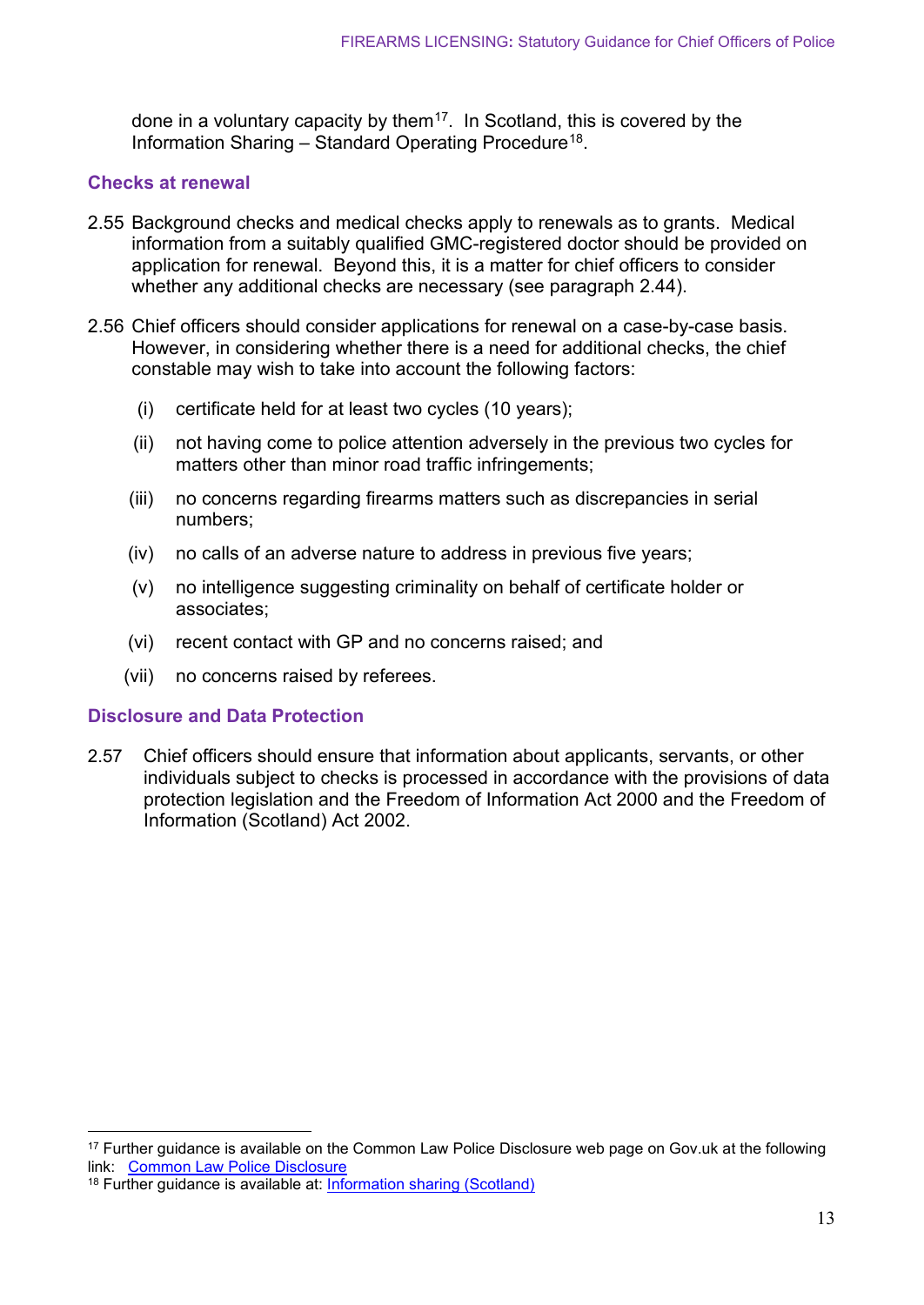## <span id="page-14-0"></span>**3. Assessing suitability**

#### **A: General principles**

- 3.1 The tests for the grant, renewal or revocation of a firearm or shotgun certificate under the 1968 Act are set out at the end of this Chapter. The main consideration should always be whether the applicant can be permitted to possess a lethal-barrelled weapon without danger to public safety or to the peace.
- 3.2 All the suitability criteria set out in this Chapter apply equally to firearm and shotgun certificates, to RFDs and to decisions over grant, renewal and revocation. There are some additional requirements for RFDs relating to business need, premises and practices, which are covered in the Annex.
- 3.3 Each case should be subject to a risk assessment, considering all the available information in line with the factors for consideration set out in this Chapter. The chief officer must additionally be satisfied that the applicant has good reason for possessing firearms. General guidelines on good reason are included in the non-statutory Home Office guide on firearms legislation<sup>[19](#page-14-1)</sup>.
- 3.4 In limited circumstances, the law requires automatic refusal or grant (see paragraphs 3.43 - 3.44). There are also some factors, set out in paragraphs 3.24 to 3.25, that are sufficiently serious that their presence will usually result in refusal unless strong positive evidence is available to mitigate the risk.

#### *Danger to public safety or the peace*

- 3.5 A danger to public safety or the peace exists if the applicant's ownership of the firearm could result in harm to self or others or disturb good order in public. This harm or disturbance could result from the applicant's own conduct or from the conduct of others.
- 3.6 The applicant need not have been involved in any physical violence to be considered unsuitable. For example, abusive behaviour, a lack of self-control, recklessness, disregard for the law in other areas, or a reasonable likelihood that the firearm could be accessed by another individual who is unsuitable, may suggest that the applicant's ownership of the firearm could result in a danger to public safety or to the peace. Any link to terrorism or proscribed groups or organisations or organised crime may also suggest this.

#### **B: Factors to be taken into account**

3.7 The chief officer should, when assessing the grant, renewal, or revocation of a firearm or shotgun certificate or RFD registration, ensure that all the available information that may be relevant to the case is considered. The factors listed below should form the foundation for the chief officer's decision in relation to whether a danger to public safety or the peace exists. The list is not exhaustive, and the police may use their knowledge of the individual case to identify other relevant information. It is acknowledged that all the information will not be available in every case,

<span id="page-14-1"></span><sup>19</sup> Guide on Firearms Licensing Law, available at: [Guide on Firearms Licensing Law 2016](https://www.gov.uk/government/publications/firearms-law-guidance-to-the-police-2012)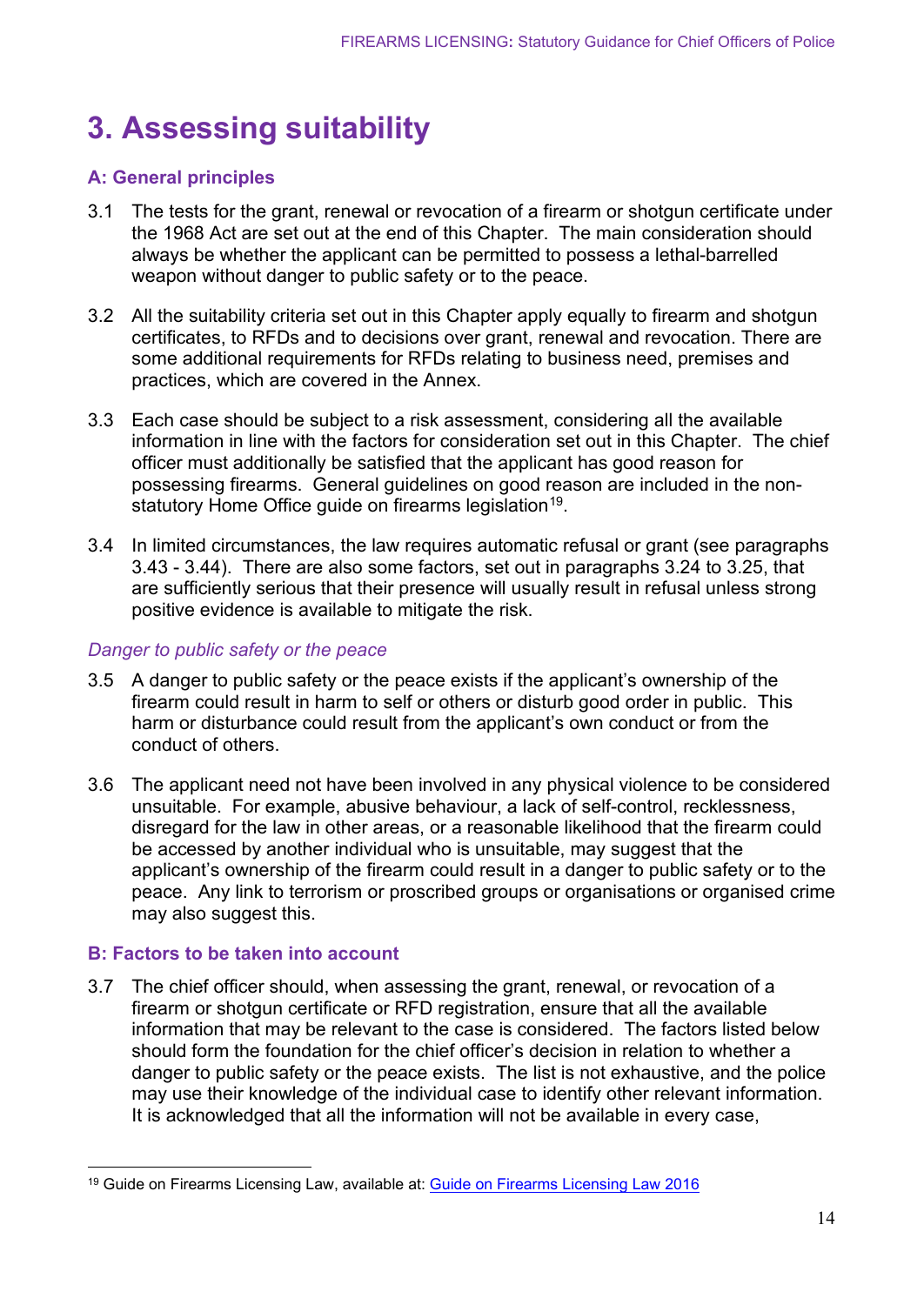particularly where the initial checks in Chapter 2 have not indicated any need for more detailed enquiries.

- 3.8 The previous criminal, or allegedly criminal, behaviour of an applicant may indicate a future or ongoing risk to public safety or to the peace in the event that they were to possess a firearm. Information that may be relevant in indicating criminal or possible criminal behaviour will include, but is not limited to:
	- (i) previous convictions, cautions and any other disposal, for any offence (including speeding but not including parking offences or fixed penalty notices);
	- (ii) all overseas convictions and disposals;
	- (iii) arrests, police call-outs and bind-overs;
	- (iv) any civil orders the applicant has been subject to, for example Domestic Violence Protection Notices (DVPN) or Domestic Violence Protection Orders (DVPO) or their Scottish equivalents, and compliance with those orders; [20](#page-15-0)
	- (v) evidence relating to criminal proceedings that resulted in an acquittal;
	- (vi) evidence, including intelligence, of any criminal behaviour where no charges, conviction or other disposal resulted; and
	- (vii) safeguarding assessments, including domestic abuse, stalking and honourbased violence (DASH) assessments or those made by multi-agency safeguarding hubs. $21$
- 3.9 Other information that may be suggestive of the existence of a danger to the public safety or the peace includes, but is not limited to:
	- (i) associations with known criminals or suspected criminals, including members of gangs or organised crime groups, or associations with terrorist or proscribed groups or organisations; or aggressive, abusive or anti-social behaviour or incitement to hatred against particular groups categorised by, for example, race, gender, disability, sexual orientation, age or religion;
	- (ii) evidence of dishonesty;
	- (iii) evidence of threatening or abusive behaviour;
	- (iv) evidence of anti-social behaviour;
	- (v) evidence of reckless behaviour, lack of self-control or restraint, or disregard for the safety of others;
	- (vi) indications that the individual will not handle the firearm responsibly;
	- (vii) insufficiently secure storage arrangements;
	- (viii) relationship difficulties or other domestic turmoil;

<span id="page-15-0"></span><sup>&</sup>lt;sup>20</sup> Based on the existing offences which will be replaced as the provisions of the Domestic Abuse Act 2021 are implemented.

<span id="page-15-1"></span> $21$  In Scotland the term 'protection' is used rather than 'safeguarding'.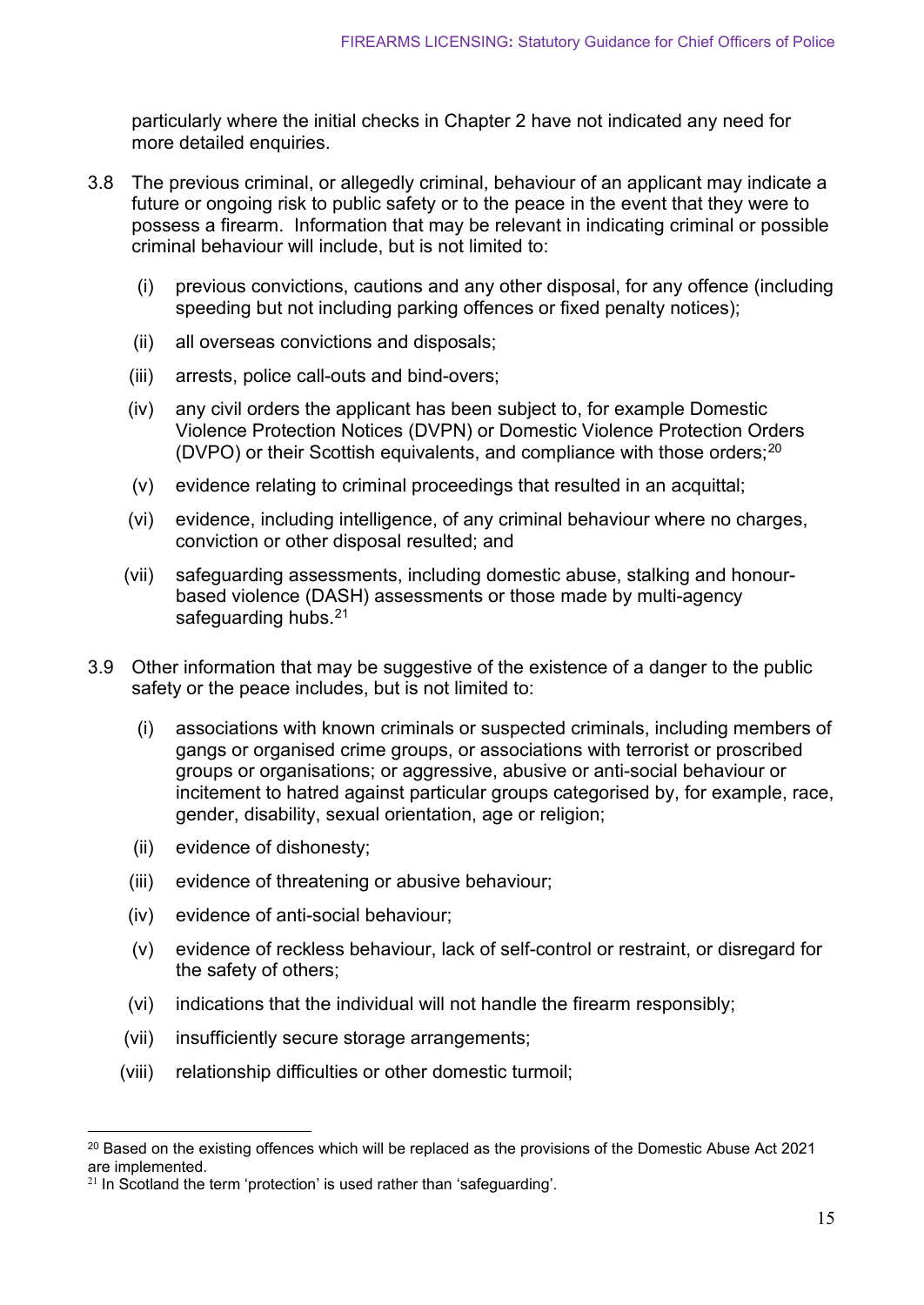- (ix) unmanaged debts, financial pressures, abnormal financial activity, or unexplained sources of income;
- (x) relevant medical conditions including alcohol and drug abuse (see section D below);
- (xi) previous non-compliance with firearms certificate or other types of licences held; and
- (xii) any of the above factors in relation to a person other than the certificate holder living at, or with unsupervised access to, the address or addresses.
- 3.10 In addition to the factors above, chief officers should consider any positive evidence supporting the application, for example, evidence of rehabilitation, change in circumstances, good character or a history of responsible ownership of firearms.

#### **C: Assessment**

- 3.11 In assessing whether or not the available information indicates a danger to the public safety or to the peace, the chief officer should assess:
	- (i) the strength of the evidence;
	- (ii) the length of time since the incident took place (and the behaviour in the intervening period);
	- (iii) whether it is an isolated incident or part of a pattern of behaviour; and
	- (iv) the level of seriousness (see sections on "most serious and "other serious" factors below).
- 3.12 In certain circumstances (see paragraphs 3.43 3.44), the law requires automatic grant, refusal or revocation, without any further consideration.

#### *Strength of evidence*

- 3.13 More weight will always be attached to a conviction where the evidence has been tested in court. However, behaviour that has not resulted in a conviction will still be a key part of any consideration about suitability. This may be particularly important in offence types such as domestic abuse where reporting rates are low.
- 3.14 Where information has not resulted in a conviction, chief officers should consider the credibility of the information. The applicant should be given the opportunity to comment on information about them which has not been tested by the courts, unless doing so may compromise an ongoing investigation, give rise to a risk of retribution, disclose confidential information about an individual other than the applicant, or reveal the identity of someone who has given information in confidence.
- 3.15 The test to be applied to assessing information regarding any behaviour or allegation that has not resulted in a conviction is the balance of probabilities. In other words, the chief officer should consider whether it is more likely than not to be true. Information that in itself does not meet that test may still be assigned weight when considered in the context of broader information, taking into account all the circumstances of the case. Chief officers should think critically about the reliability of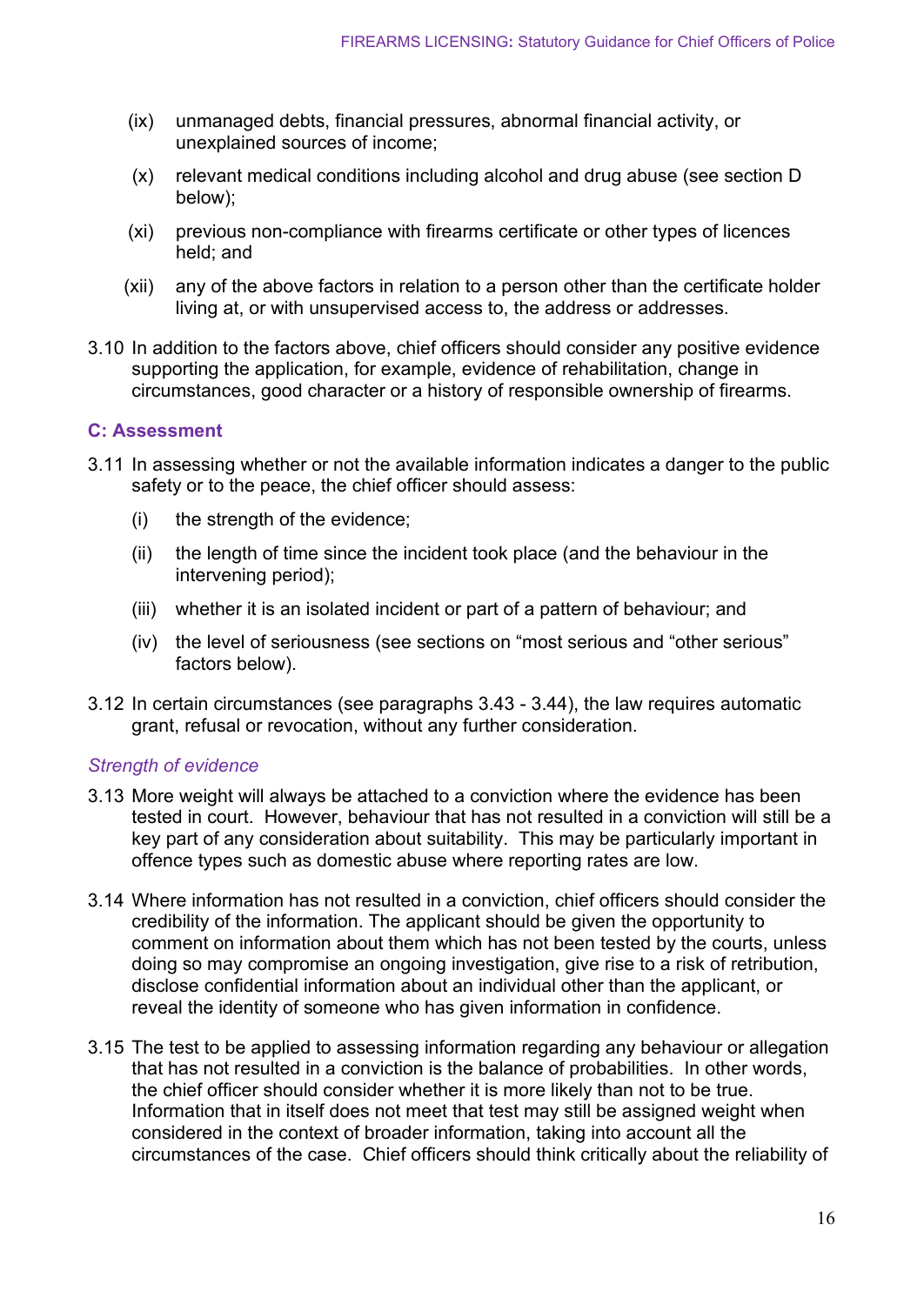the source where the allegation is made against an applicant, including whether the source has any motivation to discredit the applicant.

#### *Length of time*

- 3.16 As a general rule the weight that should be assigned to past incidents or behaviour will diminish over time if there have been no further occurrences. However, this will depend on the nature and seriousness of the behaviour. A single serious incident in the past may be enough to demonstrate an ongoing danger to public safety in certain cases.
- 3.17 The age of the applicant at the time should also be considered. Less weight may be assigned if the applicant was under the age of 18 at the time of the incident.

#### *Pattern of behaviour*

- 3.18 Information or allegations relating to a pattern of behaviour should be assigned more weight than a single incident of the same type, particularly if the pattern shows escalation.
- 3.19 Chief officers may consider whether past behaviour has been linked to a trigger factor, such as alcohol use or the end of a relationship. The re-emergence of that trigger factor may indicate a higher risk, even if there is no ongoing pattern of behaviour.
- 3.20 When considering all the circumstances of the case, several relatively minor factors may cumulatively indicate a danger to public safety. For example, evidence of domestic instability in combination with financial or alcohol issues or a relatively minor example of reckless behaviour might indicate a volatile environment and provide sufficient reason to believe there is a danger to public safety, even if one factor alone would not.
- 3.21 A past conviction for a single minor offence, for example a motoring offence, would not in itself be sufficient grounds for refusing an application.

#### *Relevance*

- 3.22 Chief officers should assess how relevant the information is to the applicant's ability to possess firearms without danger to public safety or the peace, bearing in mind the test set out in paragraphs 3.5 and 3.6 above.
- 3.23 For example, evidence of or information about dishonesty or bribery is likely to be more serious in relation to an RFD applicant's ability to trade without danger to public safety or to the peace, than it will be to an individual's ability to possess a firearm.

#### *Most serious factors*

- 3.24 There are some factors which, if the chief officer, having considered all the available information, reasonably believes to be present in an application, pose such a serious risk that the possession of firearms should only be allowed in exceptional circumstances.
- 3.25 Each application will be assessed on a case-by-case basis. Evidence (on balance of probabilities – see paragraph 3.15) of behaviour or offences in any of the following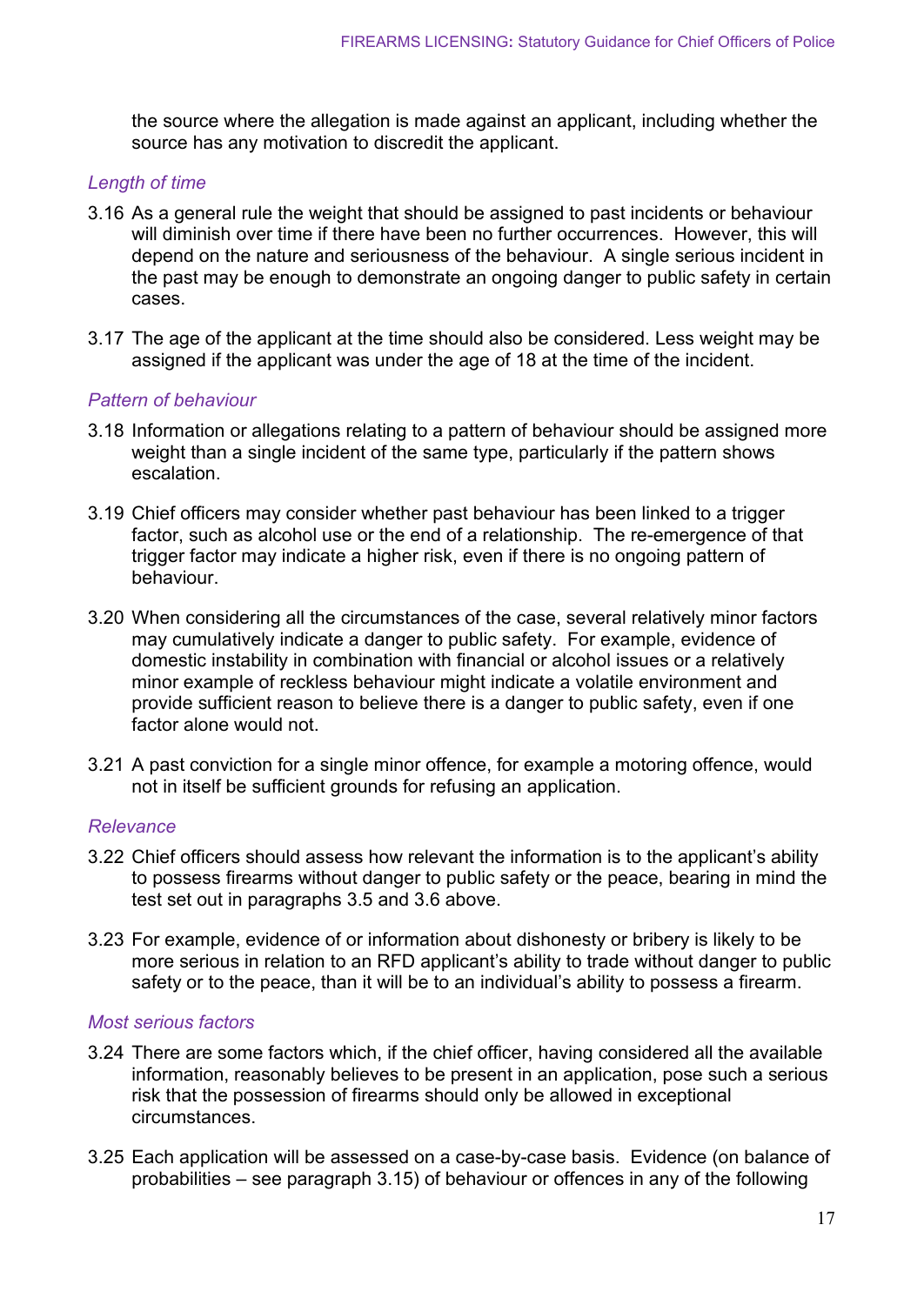categories, while not an exhaustive list, will usually mean that the certificate is refused or revoked unless exceptional circumstances can be demonstrated:

- (i) affiliation or involvement in terrorism or proscribed groups or organisations; or aggressive, abusive or anti-social behaviour or incitement to hatred against particular groups categorised by, for example, race, gender, disability, sexual orientation, age or religion;
- (ii) affiliation with a serious organised crime group, or other involvement in serious organised crime;
- (iii) affiliation with a gang, or other involvement in gang activities;
- (iv) domestic abuse;
- (v) any other violence or credible threats of violence;
- (vi) robbery or burglary;
- (vii) criminal use of firearms or other offensive weapons;
- (viii) sexual offences; and
- (ix) any of the above in relation to a family member or associate who lives at the address or has unsupervised access to the address.
- 3.26 Where evidence falls short of the balance of probabilities, it may still be taken into account, alongside other factors as part of the general assessment.

#### *Exceptional circumstances*

- 3.27 Exceptional circumstances may be demonstrated if the applicant can provide positive evidence that they no longer pose a risk: for example, evidence of rehabilitation, change of circumstances, a long period of stability and law-abiding behaviour and evidence of good character.
- 3.28 There may be cases where a certificate is not refused or revoked despite the presence of one of the factors in paragraph 3.25 because an ongoing investigation could be compromised as a result. These decisions are a matter for the chief officer.

#### *Other serious factors*

In addition to the most serious factors above, evidence, on the balance of probabilities, of any of the following, although not exhaustive, will tend to demonstrate a potential danger to public safety or to the peace:

- (i) any criminal offence that can be dealt with only on indictment;
- (ii) a series of convictions, cautions or other disposals, when one on its own would not be sufficient to justify refusal or revocation;
- (iii) deliberate failure to declare relevant convictions or medical conditions, regardless of whether the certificate would have been refused if the appropriate declaration had been made;
- (iv) failure to comply with firearms licensing requirements (in Scotland, including those relating to air weapons);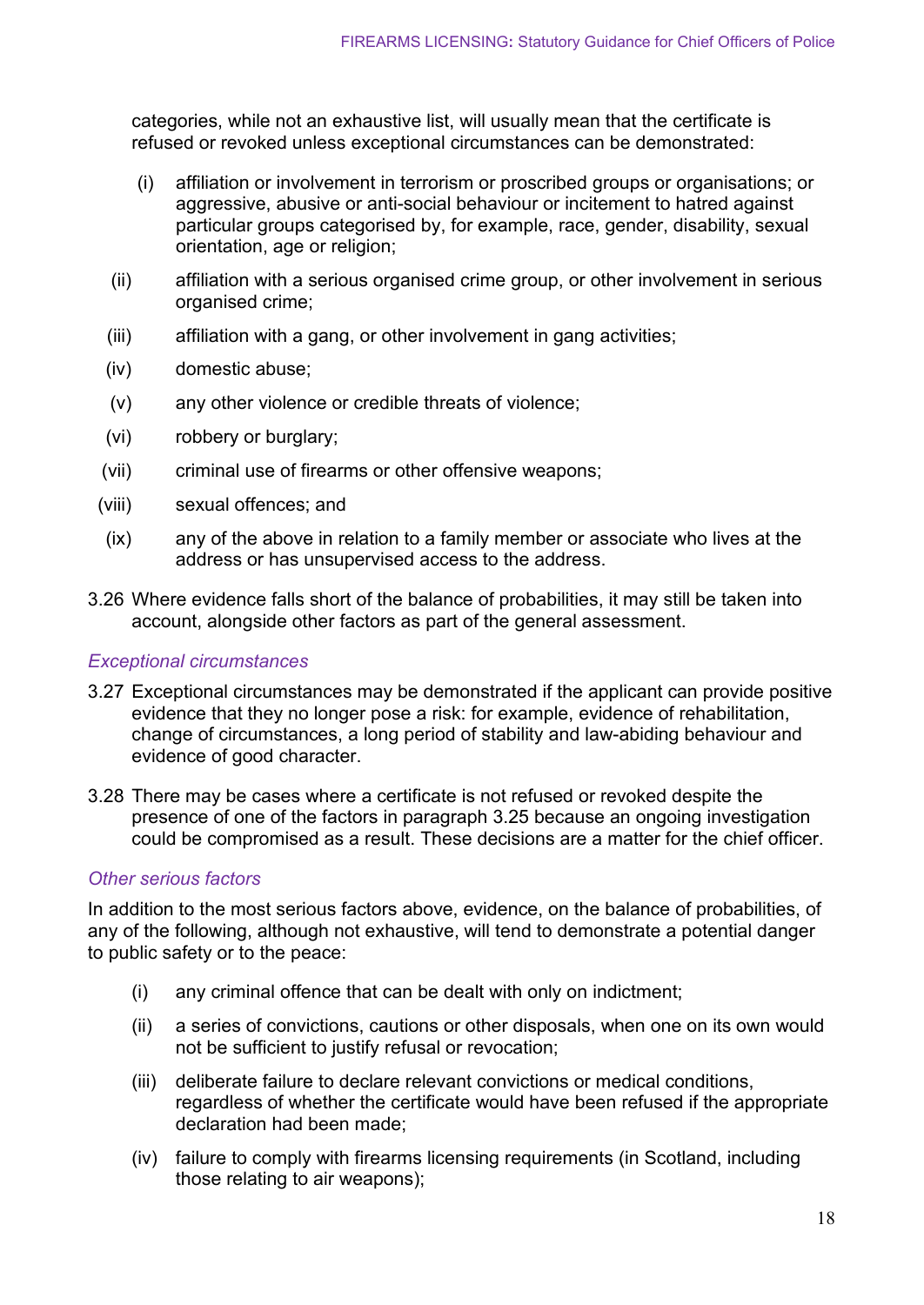- (v) alcohol or drug abuse which could result in impairment of judgement or loss of self-control;
- (vi) relevant medical conditions, based on a case-by case assessment (see paragraphs 3.32 - 3.33);
- (vii) aggressive, abusive or anti-social behaviour of a nature that is likely to lead to harm, or fear of harm, in others;
- (x) any history of serious incidents involving firearms, or a careless approach to the handling of other dangerous items;
- (xi) behaviour indicating recklessness, loss of self-control or lack of regard for public safety or to the peace, for example, drink driving; and
- (xii) any of the above in relation to a family member or associate who lives at the address or has unsupervised access to the address.

Chief officers are encouraged to think critically about whether these factors demonstrate that an applicant would pose a danger to public safety.

- 3.29 Where evidence falls short of the balance of probabilities, it may still be taken into account alongside other factors as part of the general assessment.
- 3.30 There may be circumstances in which the applicant may possess firearms without danger to public safety or to the peace, particularly if the incident occurred well in the past. Having considered all the facts of the case, the chief officer will need to consider whether any mitigating factors or positive evidence reduces the danger to public safety or the peace.

#### **D: Assessment of medical suitability**

- 3.31 Relevant medical conditions are set out in Chapter 2 (paragraph 2.32).
- 3.32 Chief officers should reach their own conclusions where possible as to the significance of the medical information supplied based on their own knowledge and experience. While they may wish to seek advice from the force medical officer or an independent approved medical practitioner in cases where the medical information supplied is difficult to understand, or where its significance in terms of the possession of firearms is unclear, they should not consult specialists or consultants unnecessarily.
- 3.33 The fact that a person has received treatment for certain illnesses or conditions does not make them automatically unsuitable to possess a firearm. It is one of the factors to be considered with all other evidence relating to the applicant's character and history. In such cases, account should be taken of the most recent medical opinion, and particular attention should be paid to whether this suggests that the condition is liable to recur or fluctuate or is unstable.

#### *Mental health*

3.34 Particular attention should be given to anyone who has previously been subject to a hospital order, guardianship order or restriction order under the provisions of Part 3 of the Mental Health Act 1983 following the commission of offences. It is important for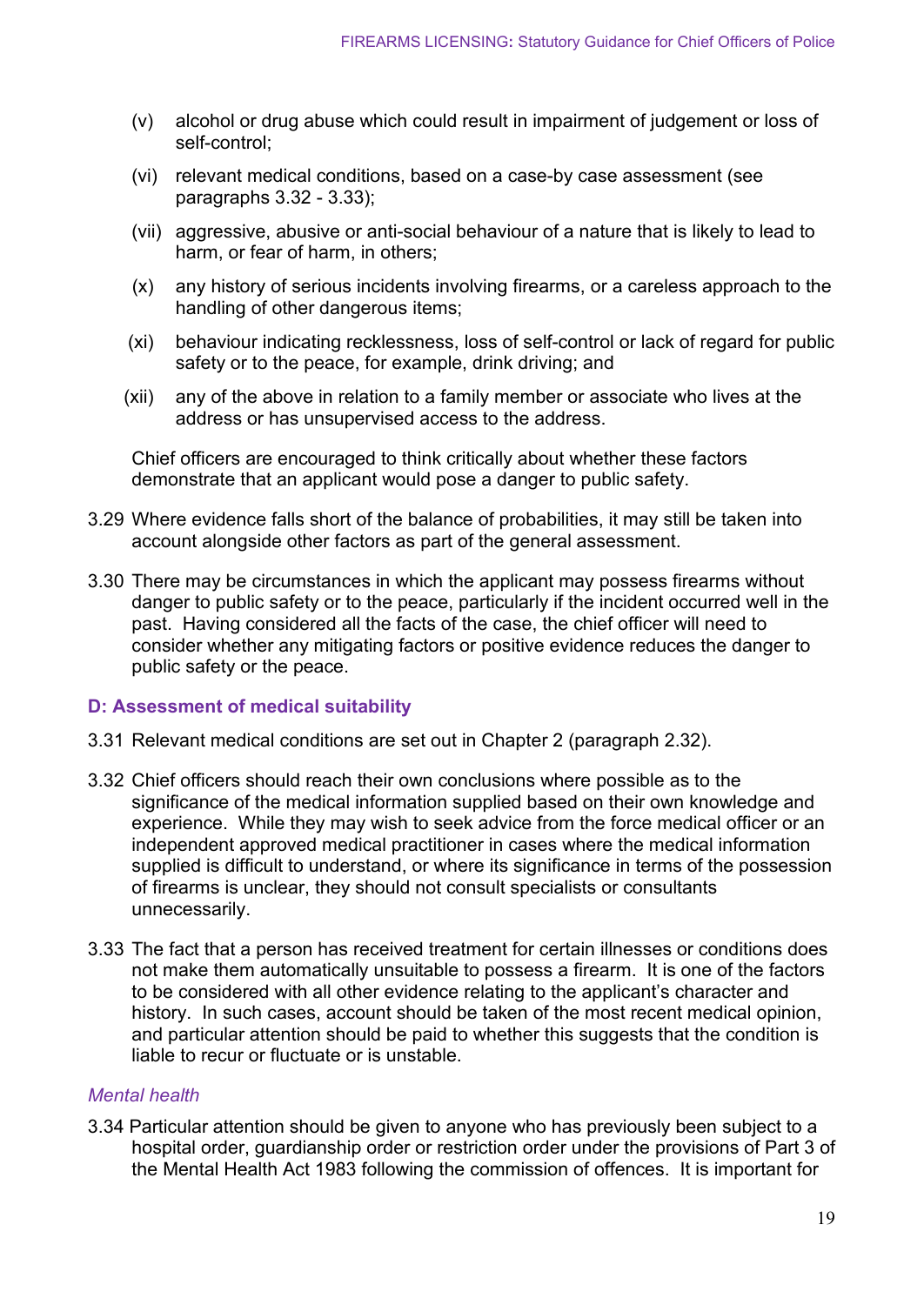officers to examine the nature of the offences and the length of the order in these situations. The Mental Health (Care and Treatment) (Scotland) Act 2003 contains provisions covering similar situations.

- 3.35 The police should take into account any situations where applicants have been detained under the civil powers in Part 2 of the Mental Health Act 1983 where it is necessary for the health and safety of the person or for the protection of other people. (The Mental Health (Care and Treatment) (Scotland) Act 2003 contains provisions covering similar situations).
- 3.36 In all cases, the final decision as to the applicant's fitness, whether on medical or other grounds, should be taken by the properly authorised officer in the usual way.

#### **E: Good reason**

- 3.37 Guidance on good reason is provided in the non-statutory Home Office guide on firearms legislation $22$ .
- 3.38 Whilst the law allows for a firearm certificate to be revoked on the grounds that the original good reason for possessing a firearm no longer exists, a shotgun certificate may not be similarly revoked.

#### **F: Outcome of assessment and final decision**

- 3.39 If the chief officer decides it is likely that the applicant cannot possess firearms without danger to public safety or the peace, they should consider, in relation to firearms concerned, whether any conditions can be applied which would mitigate that danger. Possible conditions are listed at Appendix 3 of the non-statutory Home Office guide, although chief officers of police may impose other conditions appropriate to individual circumstances which they consider to be proportionate and necessary. If no conditions can be found to mitigate the danger, the certificate should be refused or revoked.
- 3.40 Where information is sufficient to indicate a danger to public safety or to the peace, it will not usually be justified to reach a different outcome because of the impact on the individual's employment prospects, although a wider range of conditions may be applicable.
- 3.41 In relation to firearm certificates (but not shotgun certificates) there is an additional criterion of "fit to be entrusted with a firearm". Furthermore, a firearm certificate can be revoked where the chief officer has reason to believe that the holder "is of intemperate habits or unsound mind or otherwise unfitted to be entrusted with a firearm". There may, therefore, be limited circumstances where there is no danger to public safety or the peace, but the applicant is considered otherwise unfit to possess the firearm. In most cases, however, it is likely that evidence of unfitness, intemperate habits or unsound mind will have formed part of the assessment of danger to public safety or to the peace.

<span id="page-20-0"></span><sup>&</sup>lt;sup>22</sup> Guide on Firearms Licensing Law, available at: [Guide on Firearms Licensing Law 2016](https://www.gov.uk/government/publications/firearms-law-guidance-to-the-police-2012)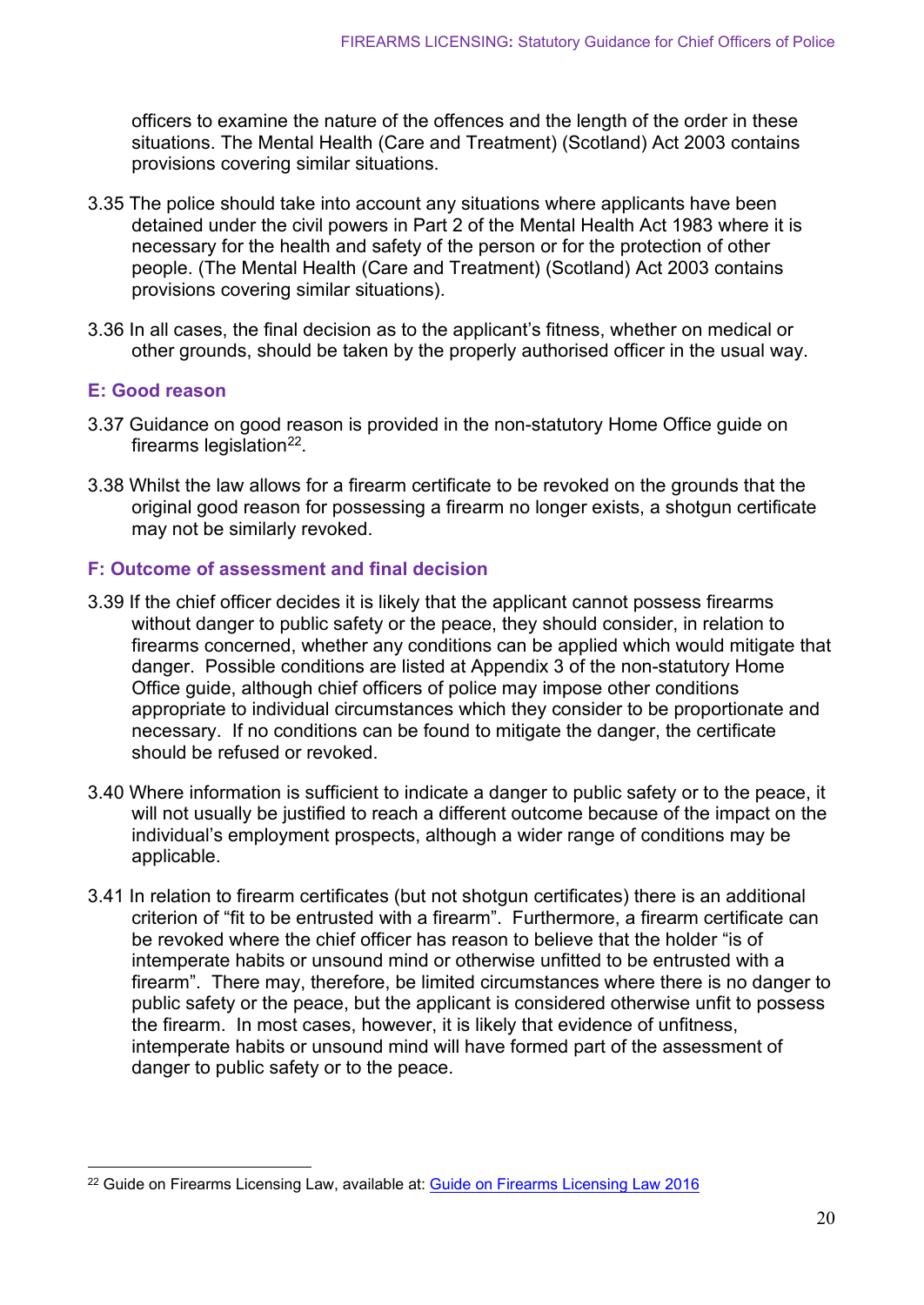3.42 Decisions should be authorised at an appropriate level of seniority (see paragraphs 3.47 – 3.48) and the applicant notified of the reasons in the case of a refusal or revocation.

#### *Automatic refusal and revocation (prohibited persons)*

3.43 Section 21 of the 1968 Act prescribes when individuals are automatically prohibited from possessing firearms or ammunition, including antiques. The prohibited list is replicated at the end of this Chapter. An application from any prohibited person must be refused. If any existing certificate holder becomes a prohibited person, their certificate must be revoked.

#### *Automatic grant (section 5 authority holders)*

- 3.44 Under section 31(1) of the 1968 Act, a chief officer has no discretion to refuse a firearm certificate in respect of prohibited weapons or ammunition for which a valid authority exists issued by the Secretary of State or Scottish Ministers. Similarly, under section 34(3) of that Act, a chief officer may not refuse to register an RFD on the basis that they may cause a danger to public safety or to the peace where a section 5 authority has been obtained from the Secretary of State or Scottish **Ministers**
- 3.45 Any concerns about applicants who hold an authority issued by the Secretary of State or Scottish Ministers should be notified to the Home Office or the Scottish Government as soon as possible to enable a review of the authority.

#### *Authorising decisions*

- 3.46 All decisions should include a full and documented assessment of all the evidence available and reasons for the final decision.
- 3.47 Chief officers should ensure high risk decisions relating to firearm and shotgun certificates and RFDs are approved, as a minimum, by the firearms licensing manager. In most cases high risk decisions should be approved by an officer or staff member senior to the firearms licensing manager with functional responsibility for firearms licensing. High risk decisions are those where applicants are allowed to possess firearms when:
	- (i) an application for a certificate or RFD status is made following a previous refusal or revocation or surrender, including by another force;
	- (ii) the applicant has been assessed as suitable, based on all the facts of the case, when there is evidence of any of the most serious or serious factors under paragraphs 3.24 - 3.29; or
	- (iii) a decision is made not to revoke a certificate following a review of suitability triggered by evidence of any of the factors under paragraphs 3.24 - 3.29. This includes cases where firearms have been seized to allow such enquiries to be completed and a decision is made to return those firearms. Where firearms are surrendered or seized, the firearm or shotgun certificate must also be provided to police.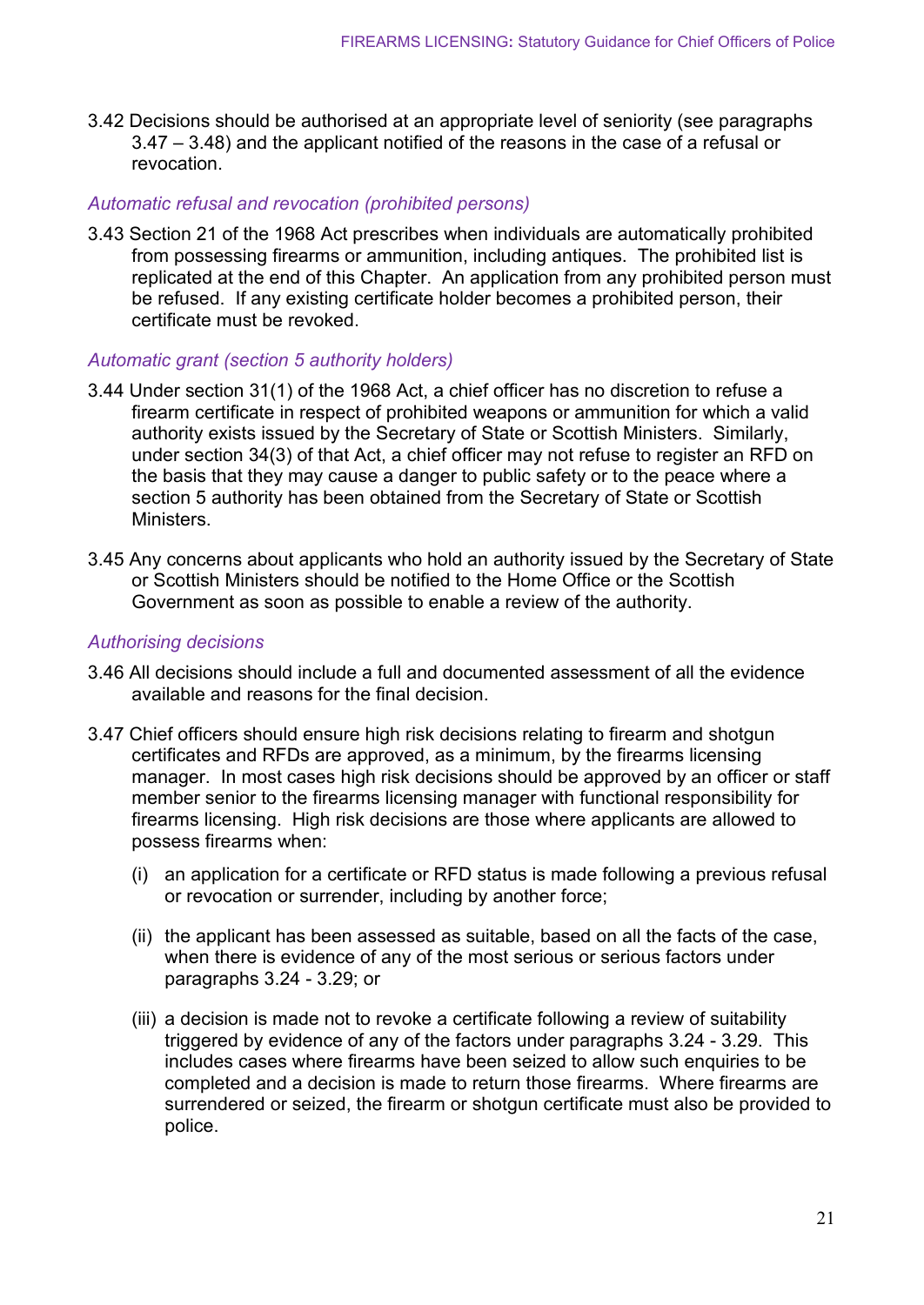#### *Serving and former police officers or employees*

3.48 Where the applicant or certificate holder is a serving or former police officer or employee, chief officers should ensure that both the handling of the application and the decision are overseen by a senior manager. Should a complaint or conflict of interest arise, or any evidence in relation to the factors set out in paragraphs 3.24 - 3.29, the matter should be referred to the Professional Standards Department for its advice.

#### *Reasons for refusal or revocation*

- 3.49 Chief officers should inform applicants, including RFDs, of each of the contributing factors in their decision to refuse or revoke a certificate, with reference to the evidence involved. It may be justified for the police to withhold some or all of the factors if they can demonstrate that disclosure would present a genuine risk, for example, to an ongoing investigation, if there is a risk of retribution, if the reason involves confidential information about an individual other than the applicant, or if disclosing the reason may reveal the identity of someone who has given information in confidence.
- 3.50 In the event of an appeal, the chief officer might consider an application for public interest immunity in these circumstances to avoid compromising an investigation or intelligence source.

#### **STATUTORY TESTS FOR FIREARM AND SHOTGUN CERTIFICATES**

#### **1. Firearms**

#### **Grant:**

Section 27(1) of the 1968 Act:

A firearm certificate shall be granted where the chief officer of police is satisfied:

(a) that the applicant is fit to be entrusted with a firearm to which section 1 of this Act applies and is not a person prohibited by this Act from possessing such a firearm;

(b) that he has a good reason for having in his possession, or for purchasing or acquiring, the firearm or ammunition in respect of which the application is made; and

(c) that in all the circumstances the applicant can be permitted to have the firearm or ammunition in his possession without danger to the public safety or to the peace.

#### **Revocation:**

Section 30A(2) of the 1968 Act:

The [firearm] certificate may be revoked if the chief officer of police has reason to believe:

(a) that the holder is of intemperate habits or unsound mind or is otherwise unfitted to be entrusted with a firearm; or

(b) that the holder can no longer be permitted to have a firearm or ammunition to which the certificate relates in his possession without danger to the public safety or to the peace.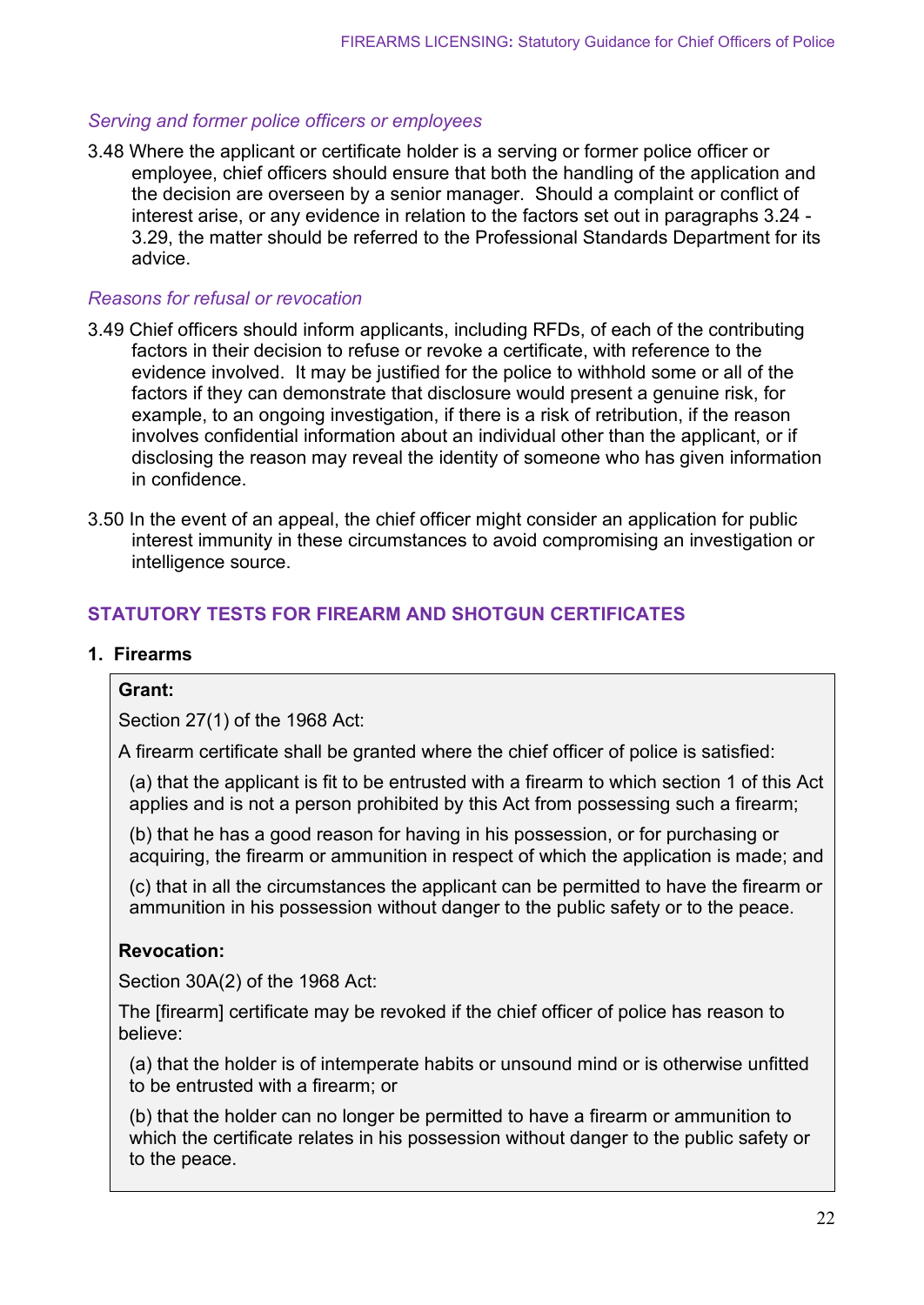#### **2. Shotguns**

#### **Grant:**

Section 28(1) of the 1968 Act:

Subject to subsection (1A) below, a shotgun certificate shall be granted or, as the case may be, renewed by the chief officer of police if he is satisfied that the applicant can be permitted to possess a shotgun without danger to the public safety or to the peace.

- (1A) No such certificate shall be granted or renewed if the chief officer of police--
- (a) has reason to believe that the applicant is prohibited by this Act from possessing a shotgun; or
- (b) is satisfied that the applicant does not have a good reason for possessing, purchasing or acquiring one.

#### **Revocation:**

Section 30C(1) of the 1968 Act:

A shotgun certificate may be revoked by the chief officer of police for the area in which the holder resides if he is satisfied that the holder is prohibited by this Act from possessing a shotgun or cannot be permitted to possess a shotgun without danger to the public safety or to the peace.

#### **PROHIBITED PERSONS UNDER THE FIREARMS ACT**

Section 21 of the 1968 Act (extract):

(1) A person who has been sentenced to custody for life or to preventive detention, or to imprisonment or to corrective training for a term of three years or more or to youth custody or detention in a young offender institution for such a term, or who has been sentenced to be detained for such a term in a young offenders institution in Scotland, shall not at any time have a firearm or ammunition in his possession.

(2) A person who has been sentenced to imprisonment for a term of three months or more but less than three years or to youth custody or detention in a young offender institution for such a term, or who has been sentenced to be detained for such a term in a detention centre or in a young offenders institution in Scotland or who has been subject to a secure training order or a detention and training order, shall not at any time before the expiration of the period of five years from the date of his release have a firearm or ammunition in his possession.

(2A) For the purposes of subsection (2) above, "the date of his release" means--

a) in the case of a person sentenced to imprisonment with an order under section 47(1) of the Criminal Law Act 1977 (prison sentence partly served and partly suspended), the date on which he completes service of so much of the sentence as was by that order required to be served in prison;

- (b) in the case of a person who has been subject to a secure training order—
- (i) the date on which he is released from detention under the order;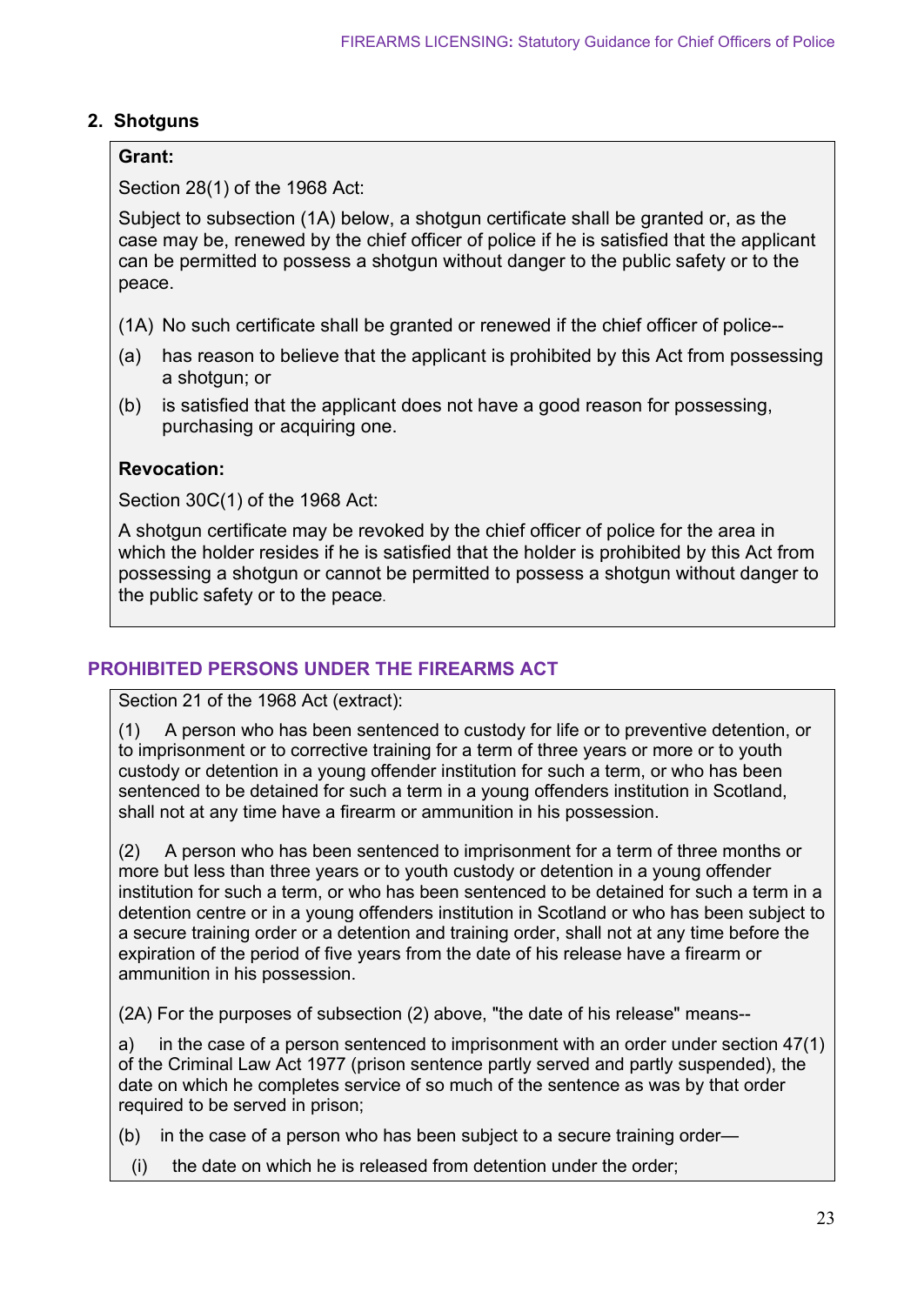(ii) the date on which he is released from detention ordered under section 4 of the Criminal Justice and Public Order Act 1994; or

(iii) the date halfway through the total period specified by the court in making the order, whichever is the later;

(c) in the case of a person who has been subject to a detention and training order—

(i) the date on which he is released from detention under the order;

(ii) the date on which he is released from detention ordered under section 104 of the Powers of Criminal Courts (Sentencing) Act 2000; or

(iii) the date of the half-way point of the term of the order, whichever is the later;

#### *[2B has been repealed]*

(2C) Where —

(a) a person has been sentenced to imprisonment for a term of three months or more, and

(b) the sentence is suspended under section 189 of the Criminal Justice Act 2003,

the person shall not have a firearm or ammunition in his possession at any time during the period of five years beginning with the second day after the date on which the sentence is passed.

#### (3) A person who—

(a) is the holder of a licence issued under section 53 of the Children and Young Persons Act 1933 or section 57 of the Children and Young Persons (Scotland) Act 1937 (which sections provide for the detention of children and young persons convicted of serious crime, but enable them to be discharged on licence by the Secretary of State); or

(b) is subject to a recognizance to keep the peace or to be of good behaviour, a condition of which is that he shall not possess, use or carry a firearm, or is subject to a community order containing a requirement that he shall not possess, use or carry a firearm; or

(c) has, in Scotland, been ordained to find caution a condition of which is that he shall not possess, use or carry a firearm;

shall not, at any time during which he holds the licence or is so subject or has been so ordained, have a firearm or ammunition in his possession.

(3ZA) In subsection (3)(b) above, "community order" means—

(a) a community order within the meaning of Part 12 of the Criminal Justice Act 2003, or a youth rehabilitation order within the meaning of Part 1 of the Criminal Justice and Immigration Act 2008, made in England and Wales, or

(b) a community payback order under section 227A of the Criminal Procedure (Scotland) Act 1995 (c 46).

(3A) Where by section 19 of the Firearms Act (Northern Ireland) 1969, or by any other enactment for the time being in force in Northern Ireland and corresponding to this section, a person is prohibited in Northern Ireland from having a firearm or ammunition in his possession, he shall also be so prohibited in Great Britain at any time when to have it in his possession in Northern Ireland would be a contravention of the said section 19 or corresponding enactment.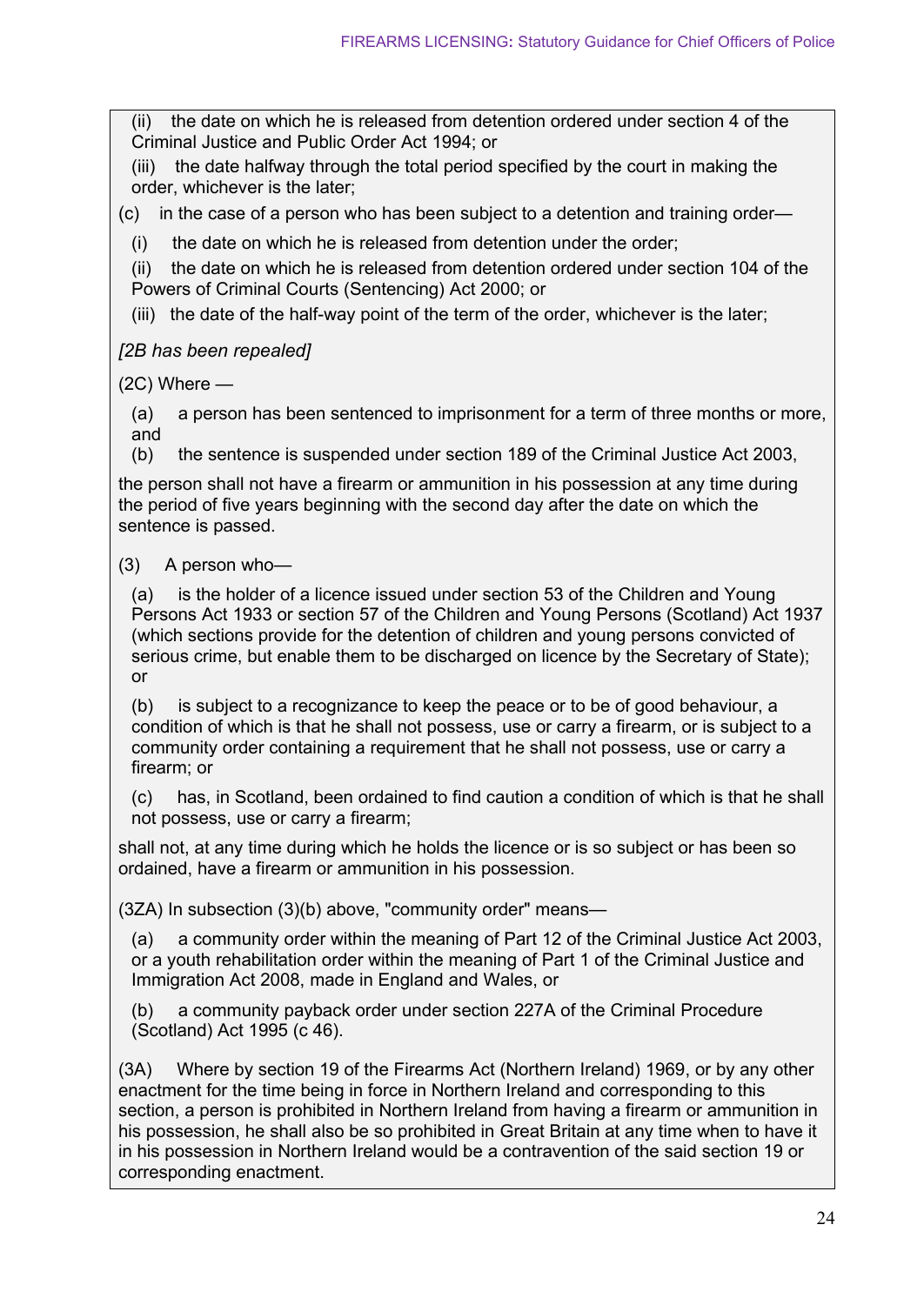### <span id="page-25-0"></span>**4. Continuous assessment**

- 4.1 In addition to the checks at grant and renewal set out in Chapter 2 and, in relation to RFDs, in the Annex to this guidance, chief officers should ensure that processes are in place to allow continuous assessment of suitability to possess firearms or to be an RFD between grant and renewal.
- 4.2 These processes may consist of either:
	- (i) ensuring other parts of the force, including command and control and domestic violence (or public protection) units, systematically notify the firearms licensing department as soon as possible of any new intelligence or incidents involving certificate holders or RFDs, whether by automated processes or manually; or
	- (ii) the firearms licensing department completing cross-checks of certificate holders and RFDs against all relevant local and national databases and intelligence systems on a regular basis.
- 4.3 As described in Chapter 2, any new information, including intelligence or medical concerns, that could increase the level of risk associated with a certificate holder or RFD should trigger a review of suitability, following the principles set out in Chapter 3.
- 4.4 If any new information or intelligence is received relating to domestic abuse, other violent conduct, or any of the other most serious matters, as described in Chapter 3, or any incident that results in the surrender or seizure of firearms, a full review of the certificate holder's or RFD's suitability (and not merely the most recent incident) should immediately take place. New information or intelligence about other serious matters may also result in immediate review at the chief officer's discretion.
- 4.5 Information about a certificate holder's or RFD's suitability may also be provided by members of the public known to the certificate holder or RFD, either directly to the force or its firearms licensing unit. All such reports should be investigated and recorded on the case file. If substantiated, a review of the continued suitability of the certificate holder or RFD should then take place. Reports made confidentially should be treated as intelligence and steps taken to ensure any inquiries or subsequent court proceedings do not reveal the source of the information.
- 4.6 Where there is evidence that a certificate holder or RFD presents a higher risk but is not considered to meet the threshold for refusal or revocation, home visits or inspections, interviews or other follow-up enquiries may be justified to ensure continuing suitability.

#### **Unannounced visits**

4.7 In the case of certificate holders, the police should undertake an unannounced visit or inspection where it is judged necessary to do so, based on specific intelligence in light of a particular threat, or risk of harm. It is not expected that the police will undertake unannounced visits or inspections at an unsocial hour unless there is a justified and specific requirement to do so on the grounds of crime prevention or public safety concerns, and the police judge that this action is both justified and proportionate.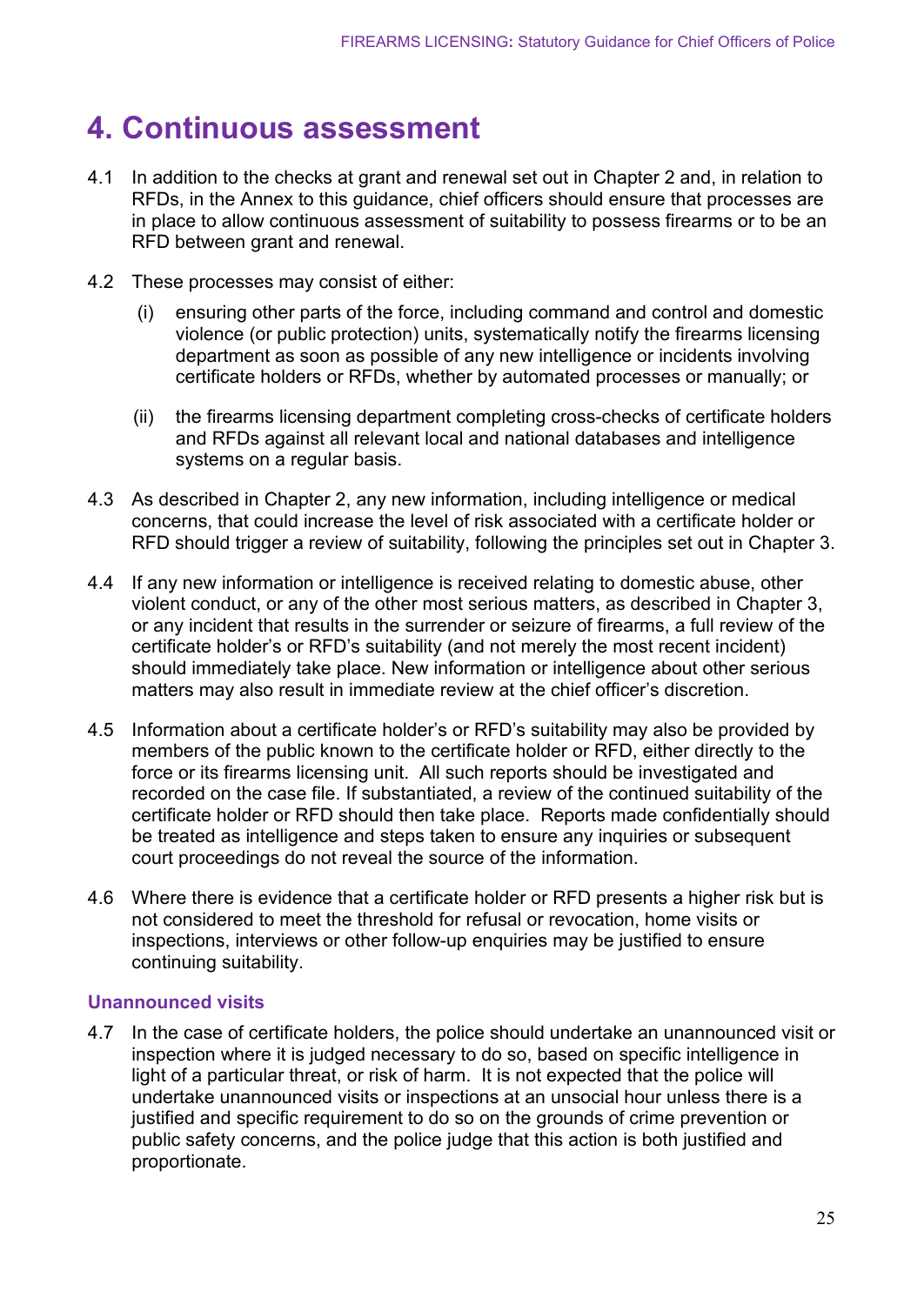- 4.8 A power of entry, subject to warrant, is available to the police. While this is an important power, it will not be necessary in all cases where an inspection or home visit is required. It is expected that responsible certificate holders will co-operate with reasonable requests to inspect security arrangements or other aspects of suitability, and failure to do so may be taken into account when police consider suitability to possess the firearms. To mitigate any misunderstanding on the part of the certificate holder, the police should provide a clear and reasoned explanation to the certificate holder at the time of the visit.
- 4.9 RFDs' premises should be visited from time to time to inspect stock in hand and/or the register. Dealers are required by section 40(4) of the 1968 Act to permit such inspections by police officers or civilian officers, authorised in writing by the chief officer of police. Such written authorisation must be produced on demand.

#### **Surrender or seizure of firearms or shotguns**

- 4.10 Where a chief officer has serious concerns about a certificate holder's continued access to firearms, prompt action is to be taken to ensure no preventable harm is caused to public safety. This may involve the certificate holder being invited to surrender their firearms voluntarily pending a review of their continued suitability. If voluntary surrender is not possible, powers under the Police and Criminal Evidence Act 1984 (PACE) in England and Wales or, in Scotland, common law powers to seize firearms in circumstances of significant danger to the safety of the public, may allow firearms to be seized in appropriate circumstances. When firearms are surrendered or seized, ammunition and the certificate should also be seized, and a receipt and photograph provided detailing the firearms, accessories and ammunition removed.
- <span id="page-26-0"></span>4.11 Following surrender or seizure of firearms, a full review should be carried out and the certificate holder advised of the result of the review. The certificate holder should be kept informed of the progress of the review at frequent and regular intervals. Should the review conclude that there is no danger to public safety or the peace, the firearms, ammunition and certificates should be returned, subject to the relevant authorisation.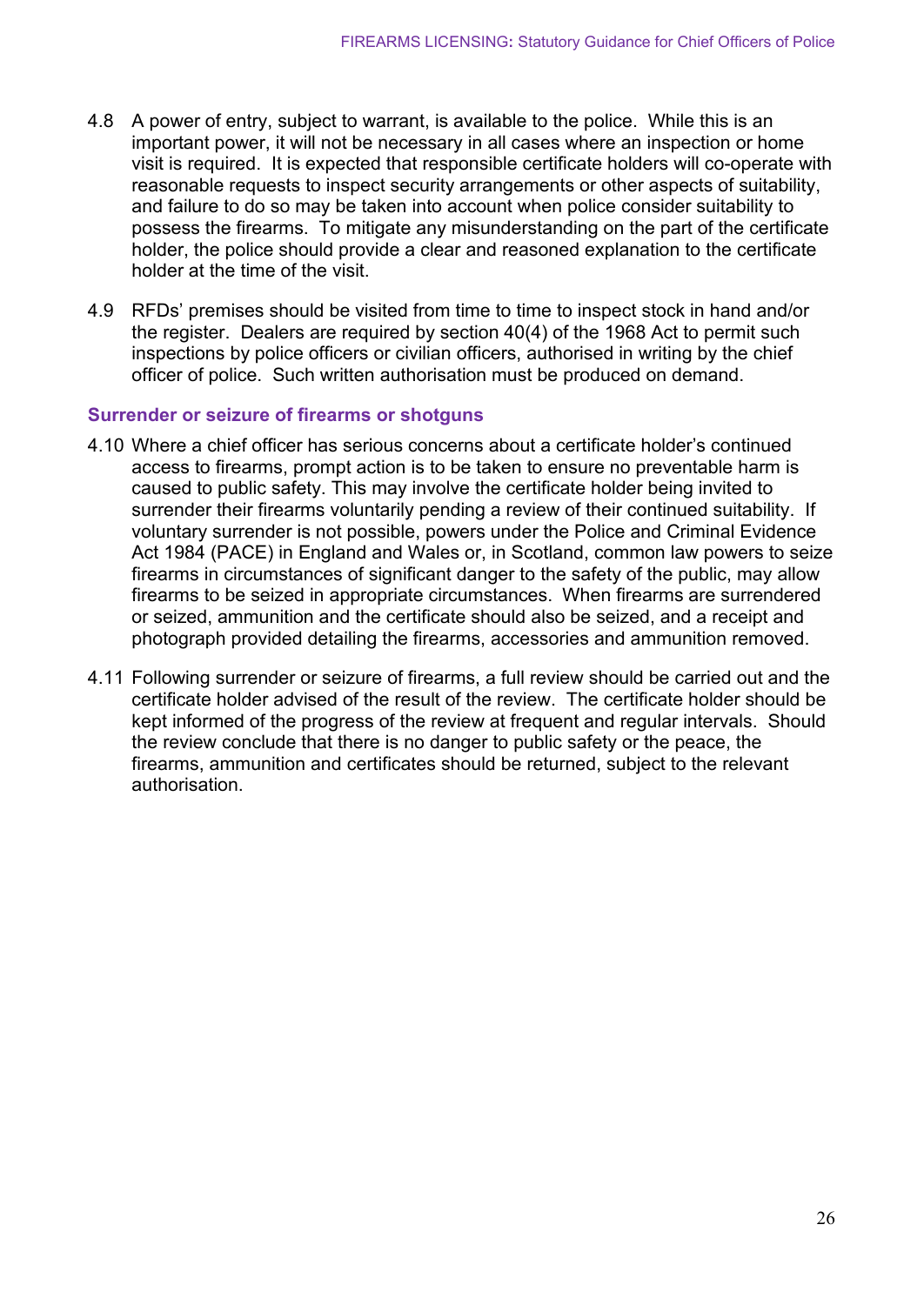### **5. Record keeping**

- 5.1 Chief officers should record the following on the relevant national firearms licensing database:
	- (i) the nominal details of all applicants and certificate holders and the status of those certificates including firearms possessed;
	- (ii) any information relevant to the suitability of the applicant, including intelligence and allegations or concerns raised even if not proven;
	- (iii) the reasons for each grant/renewal decision, whether approval or refusal;
	- (iv) details of any review of suitability, including the reasons for the review and its outcome;
	- (v) details of any appeal, including the outcome;
	- (vi) details on storage of firearms;
	- (vii) dates of visits and inspections, and types of inspection (including RFD inspections);
	- (viii) whether a medical marker has been added by the GP (if known);
	- (ix) whether the certificate holder is an officer, former officer, or police staff or former police staff (if known);
	- (x) the outcome of any checks relating to periods of residence abroad;
	- (xi) details of the applicant's GP and referees; and
	- (xii) any other information the chief officer considers useful.
- 5.2 Records should not be deleted due to the applicant moving to another force area.
- 5.3 Records of applicants and certificate holders on the relevant national firearms licensing database should be kept up to date at all times, so that accurate information on possession of firearms is available to local police via the PNC.
- 5.4 For RFDs, in the event of a variation of a condition, removal from the register or surrender of a dealer's certificate of registration, an appropriate notification should be sent to all other forces.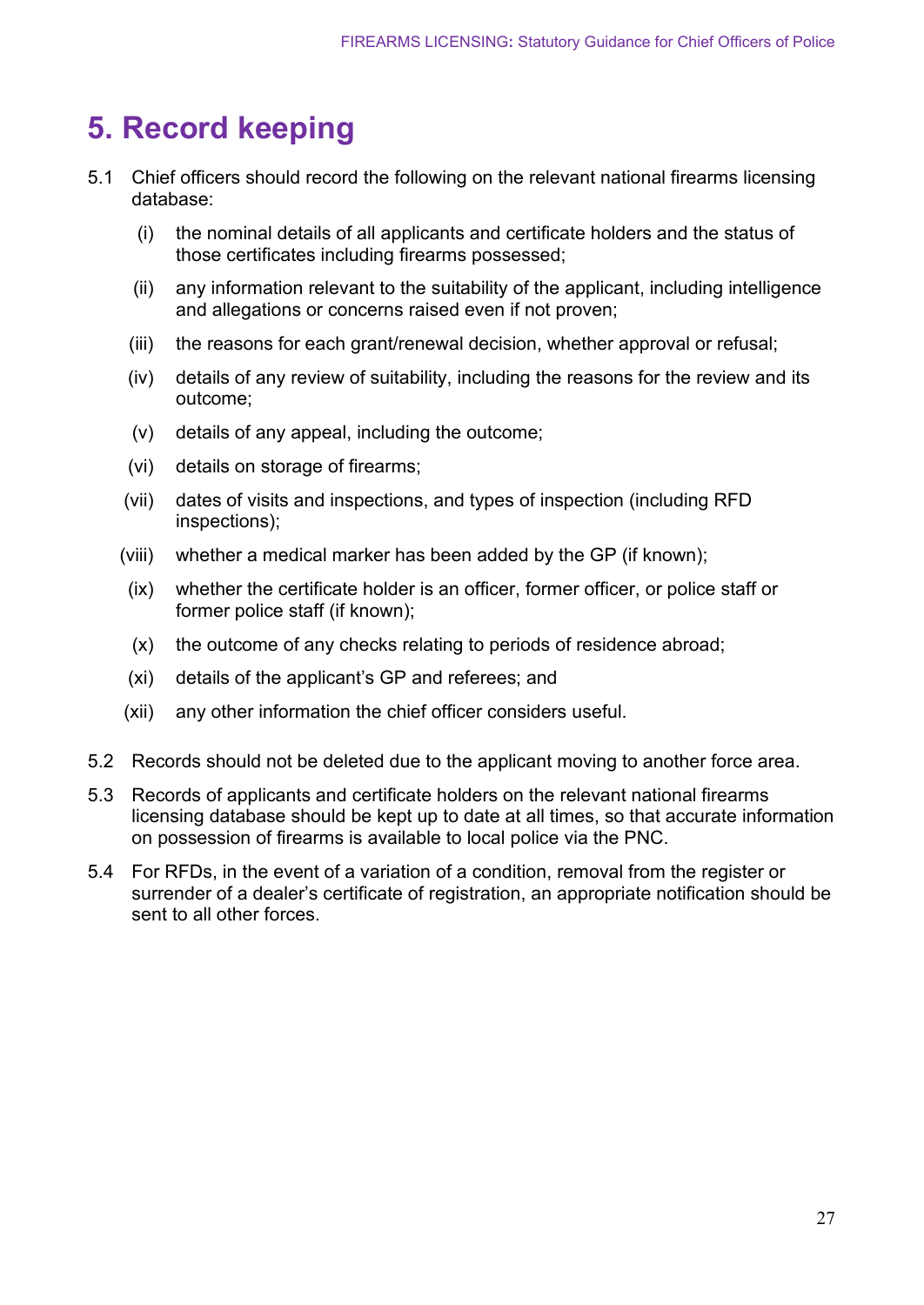### <span id="page-28-0"></span>**6. Duration of certificates and registrations**

- 6.1 Firearm and shotgun certificates last for five years (unless they are revoked). An RFD's registration continues in force for a period of three years from the grant of registration.
- 6.2 The onus for making a timely application for the renewal of a certificate or for a new registration as an RFD rests with the holder. Chief officers should issue reminders to holders sufficiently far in advance to allow the renewal process to be completed before the original certificate or registration expires. 12 weeks or more should suffice. Certificate holders should submit a photocopy (signed and dated) of their certificate for the purposes of renewal and retain the expiring certificate in order to be able to buy ammunition.
- 6.3 If no renewal application is received, enquiries should be made to confirm that the holder no longer has possession of the firearms or ammunition to which the certificate or registration relates, or if the certificate or registration has not yet expired, that arrangements have been made to dispose of the firearms and ammunition before expiry.
- 6.4 In the case of firearms and shotguns, section 28B of the 1968 Act provides for a certificate to be automatically extended for a maximum period of 8 weeks following the expiry of the certificate. This extension will apply when the application for renewal has been made at least 8 weeks before the original date of expiry of the certificate. The chief officer should endeavour to make a decision on the application for renewal in the extended period. In the event of an extension, the applicant will remain entitled to possess, purchase and acquire firearms and ammunition as per the conditions of the certificate. Chief officers should facilitate this extended entitlement by providing an applicant with evidence that the certificate benefits from automatic extension, for example by issuing an acknowledgement of receipt detailing the eligible application as "timely".
- 6.5 If a firearm or shotgun certificate expires before a renewed certificate has been issued and the certificate holder has made an application for renewal less than 8 weeks before the date when the original certificate was due to expire, a temporary section 7 permit may be considered but should not be issued by default. Temporary permits should be supplied with an end date no longer than is reasonable to cover the expected period of processing and should not be issued if no renewal application has been received.
- 6.6 Certificate holders must not be asked to rely on an expired certificate or registration. It is unlawful for them to do so.
- 6.7 If an application for a variation is made within the timescales set out by the force for renewal applications (see paragraph 6.2) chief officers should process the application as they would a renewal. The fee for a renewal should be paid, rather than both a renewal and variation fee being charged. Variations requested at the time of renewal do not attract a fee.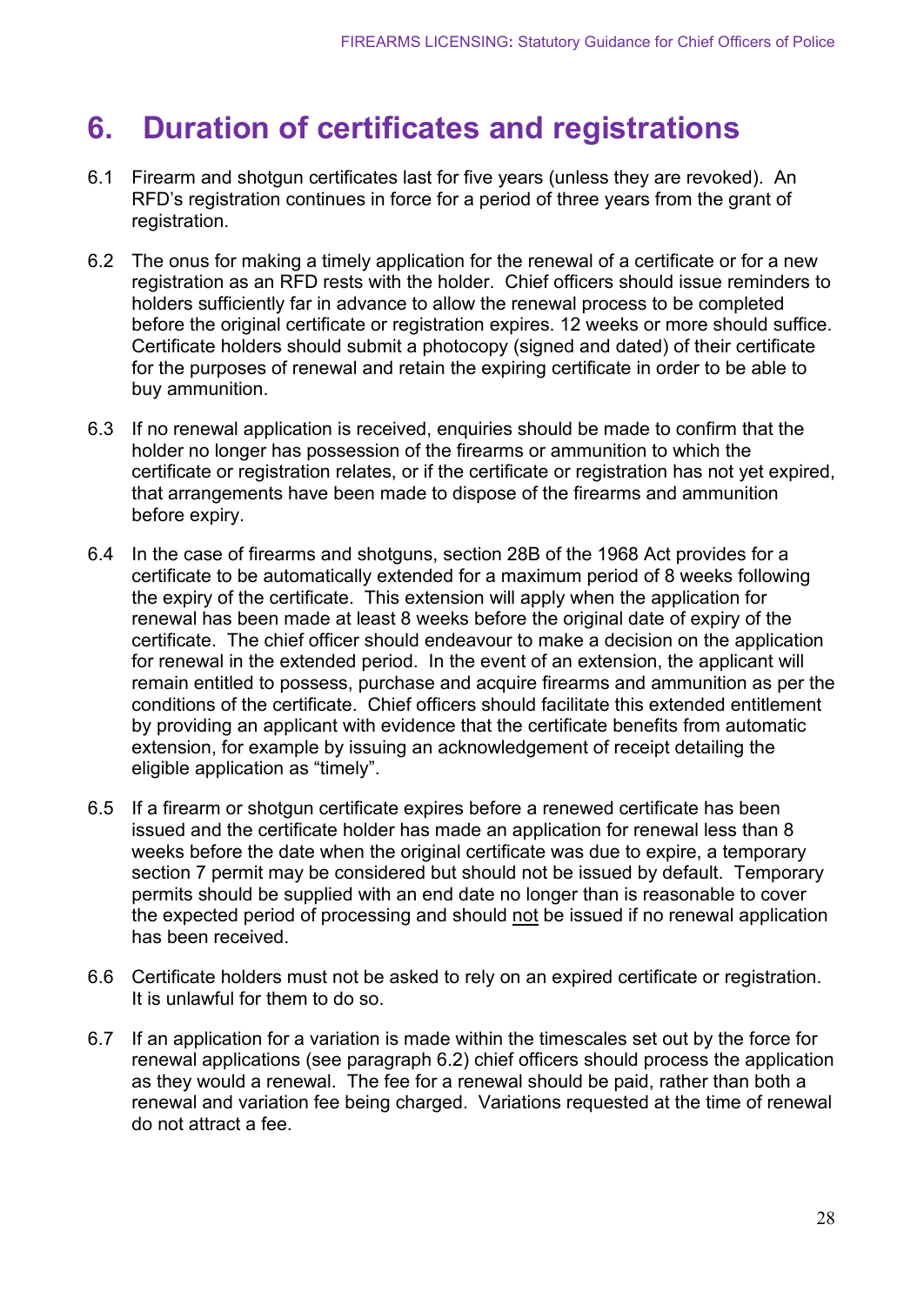### **Annex: Additional checks and assessments for Registered Firearms Dealers (RFDs)**

#### **Inspections**

- A.1 In addition to the checks in Chapter 2, a formal inspection of all the RFD's business premises where firearms could be held should take place for all RFD applicants on grant and renewal.
- A.2 During the three-year period of registration, further formal inspections or ad hoc liaison visits should take place, on average, at least once per year. Special attention should be given to the inspection of dealerships that involve prohibited firearms and the manufacture of firearms. These should be visited more regularly to ensure security and that all relevant conditions are complied with.
- A.3 Border Policing Command of the National Crime Agency conducts its own programme of inspections in relation to firearms import and export, which are carried out on a risk-assessed basis. Forces and Border Policing Command should, in order to minimise interference with legal trade and avoid duplication, arrange joint visits where possible.
- A.4 The inspection at grant or renewal should include, but is not limited to:
	- (i) interviews that assess the applicant's suitability (see Chapter 3);
	- (ii) interviews that assess the applicant's expertise (see paragraph A.6);
	- (iii) ascertaining those employees that have access to firearms ('servants') and assessing due diligence practices relating to employees or other individuals associated with the business who have access to the firearms, or involvement in activities relating to the firearms (see paragraph A.7);
	- (iv) ascertaining the nature of the business, including its background, its customers and suppliers;
	- (v) ascertaining the financial stability of the business;
	- (vi) assessing compliance of business practices with the law and with licensing conditions;
	- (vii) inspection of the premises, to include security arrangements and discussion of any previous thefts (see paragraphs 2.15 - 2.19 and 4.7- 4.9);
	- (viii) a full stock take (in the case of large dealerships, extensive dip samples can be used); and
	- (ix) inspection of record keeping, to include a check of transactions (see paragraphs  $A.11 - A.14$ ).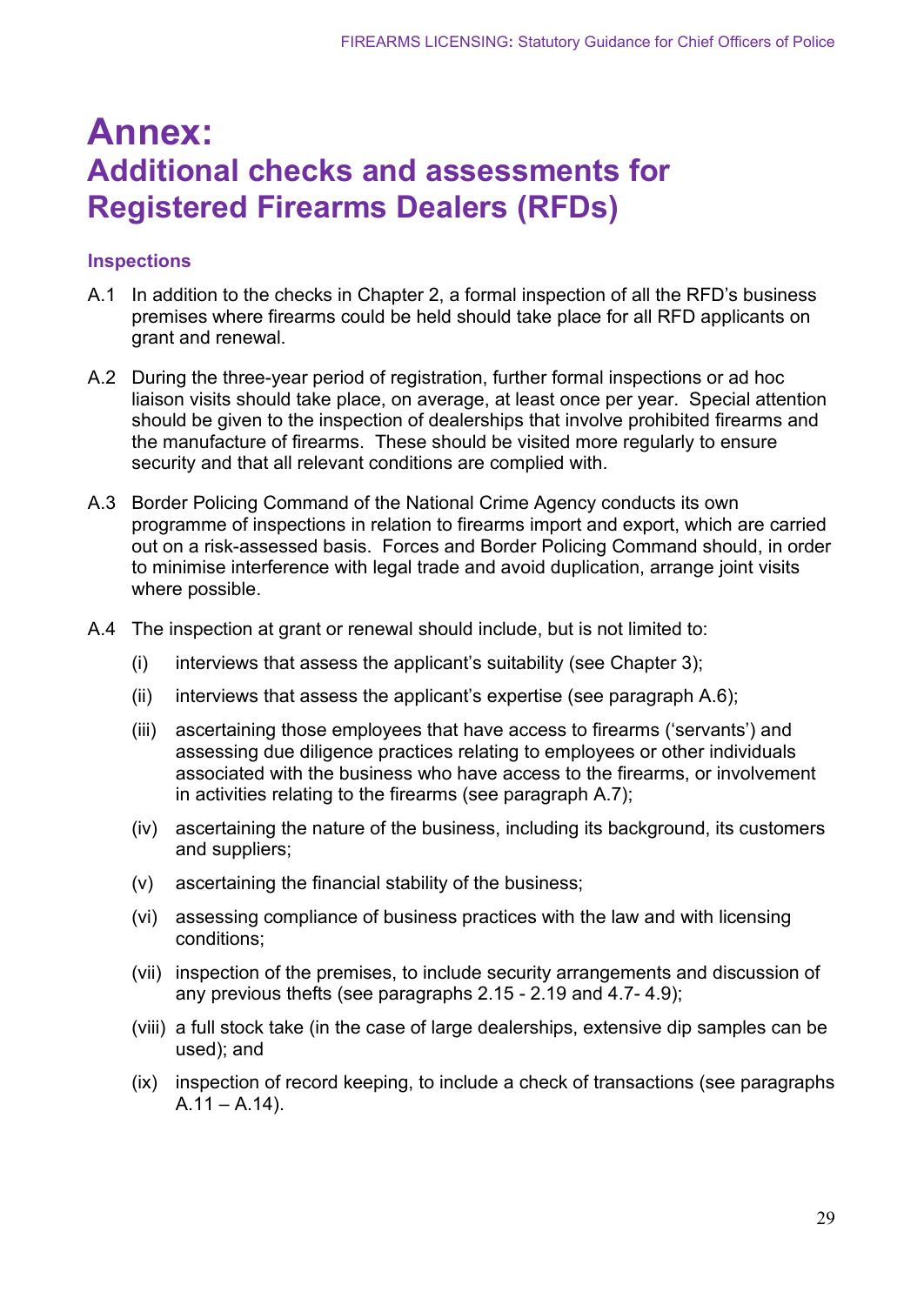- A.5 If the initial inspection reveals cause for concern, it may be necessary to carry out additional enquiries and/or to challenge the dealer's account. Such causes for concern include, but are not limited to:
	- (i) inability to produce records for stock (firearms and ammunition);
	- (ii) a lack of systems for the management of firearms or ammunition stored at the registered premises;
	- (iii) firearms and/or ammunition being stored in such a way so as to make it difficult to account for them in the dealership's records;
	- (iv) a lack of systems in place to control unauthorised access to firearms or ammunition; and
	- (v) a lack of audit procedures for the accounting of component parts.

#### **Expertise**

A.6 A reasonable level of experience and knowledge of firearms will be needed for an RFD to carry on business as a firearms dealer without danger to public safety or to the peace. RFDs should be able to demonstrate a basic knowledge of any firearms legislation relating to their particular sphere of business. If, for example, they are running a retail outlet, it is reasonable to expect them to know of the scope of the Gun Barrel Proof Acts, which relate to the sale of firearms, and of the ages at which they may sell or let on hire firearms or ammunition. The assessment may best be conducted as a series of questions in a structured, planned interview.

#### **Servants – notification and due diligence**

A.7 As set out in paragraph 2.51, RFDs are required to provide details of their servants on application. Failing to notify the police of the existence of any relevant servants, to take reasonable steps to check the suitability of such servants or to act on a police recommendation about a servant without good reason may indicate a danger to public safety or the peace, even if the servant concerned is no longer employed. In England and Wales, in line with the Common Law Disclosure Scheme, police should disclose, in writing to the RFD, information regarding an individual in order to enable the employer to consider risk mitigation measures in respect of employment or work done in a voluntary capacity by them<sup>[23](#page-30-0)</sup>. In Scotland, this is covered by the Information Sharing – Standard Operating Procedure[24.](#page-30-1)

#### **Premises**

- A.8 Each place of business at which the applicant proposes to carry on business as a dealer must be entered in the register of dealers.
- A.9 An RFD who wishes to open an additional place of business within the same police area must furnish the prescribed particulars as set out in the notification form at Part II of Schedule 5 to the Firearms Rules 1998. Provided there is no question of refusing or revoking the registration of the dealer, a chief officer may refuse to enter particular premises in, or remove them from, the register only on the grounds that it is

<span id="page-30-0"></span><sup>&</sup>lt;sup>23</sup> Further guidance is available on the Common Law Police Disclosure web page on Gov.uk at the following link: [Common Law Police Disclosure](https://www.gov.uk/government/publications/common-law-police-disclosure)

<span id="page-30-1"></span><sup>24</sup> Further guidance is available at [Information Sharing](https://www.scotland.police.uk/spa-media/yprn0c10/information-sharing-sop.pdf) (Scotland)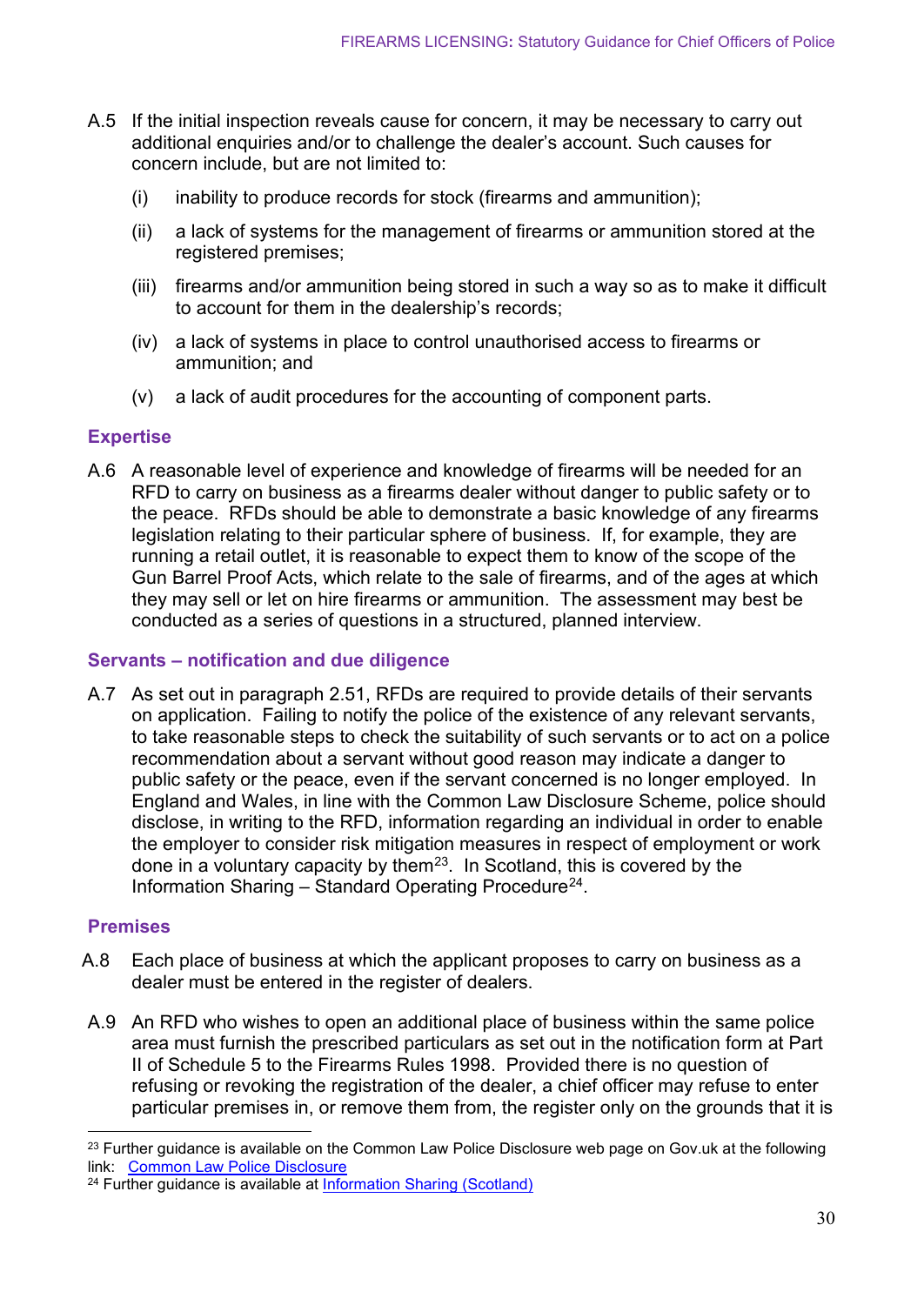a place in which the person cannot carry on business as a firearms dealer without danger to public safety or to the peace.

A.10 Where dealers have places of business in more than one area, they must be registered by the chief officers of each. Chief officers should consult each other in cases of this kind; the conditions of registration should be appropriate to each premises but need not be the same in each police area.

#### **Checking transactions**

- A.11 A random sample of entries should be selected from the register for verification purposes. The number selected should be relative to the level of business being conducted, but should include:
	- (i) sale or transfer of a firearm to a certificate holder within the police force area;
	- (ii) sale or transfer of a firearm to an RFD within the police force area;
	- (iii) sale or transfer of a firearm to a certificate holder outside the police force area; and
	- (iv) sale or transfer of a firearm to an RFD outside the police force area.
- A.12 The total number of transactions conducted by the dealer since the date of the previous inspection should also be recorded in order that the chief officer can satisfy themselves that this is consistent with the stated intentions of the dealer.
- A.13 RFDs may be expected to either refuse sale, or report to the police, any transactions about which they have concerns, whether relating to the suitability of the buyer or the intended use of the firearm. Failure to do so when a concern was clearly evident should be treated as a most serious factor (see paragraphs 3.24 and 3.25 above).
- A.14 Chief officers should provide advice on detecting and reporting suspicious transactions.

#### **Assessing applications**

- A.15 Chief officers should reject an application to register if they are satisfied that the applicant cannot be permitted to carry on business as a firearms dealer without danger to public safety or to the peace. "Business need" is described below (see paragraphs A.21 - A.26). Automatic grant and refusal are set out in paragraphs 3.43 to 3.44.
- A.16 In considering an application to be entered on the register of firearms dealers, chief officers should assess the named officers of an application. This assessment should be conducted in the same manner as an assessment as set out in Chapter 3 in order to assess whether registration would result in a risk to public safety or the peace. In addition, there are issues specific to trade or business involving firearms that will be relevant to assessing any risk to public safety. These include, but are not limited to, the matters at paragraphs A.6 to A.10.
- A.17 The police should identify the relevant factors on the basis of their knowledge of the case and assess the weight to be assigned to each, according to the strength of evidence, length of time, pattern and seriousness (see Chapter 3). Chief officers will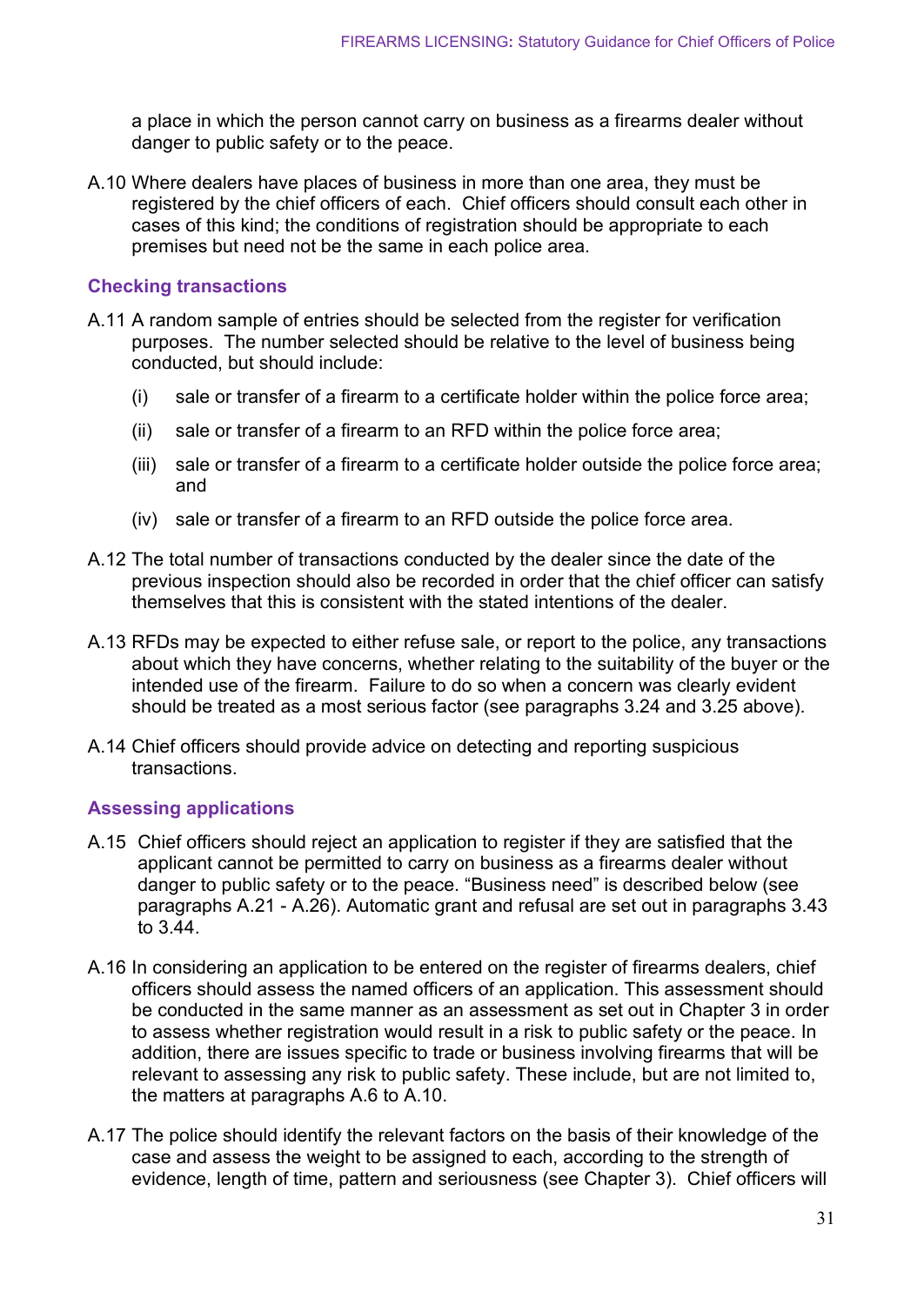need to consider whether the general suitability factors, together with more specific matters, are collectively of sufficient weight to demonstrate that the applicant cannot be permitted to carry on business without danger to public safety or the peace. In addition to the public safety tests, chief officers will need to be satisfied of the RFD's business need (see below). This assessment will take into account the size and staffing of the business. These issues could also be relevant to public safety, given the potential vulnerability associated with small businesses, sole traders, and businesses operating from domestic premises.

- A.18 If the chief officer decides it is likely that the applicant cannot be permitted to carry on business without danger to public safety or the peace, they should consider whether any conditions can be applied which would mitigate that danger before making a decision to refuse (see paragraphs A.27 – A.30).
- A.19 An application to be entered on the register may be subject to automatic refusal under section 34 of the 1968 Act if the applicant has been subject to a court order made under section 45, following conviction of a relevant offence. This is in addition to the prohibition on granting a firearms certificate to a person prohibited under the Act from possessing a firearm, and section 21 of the 1968 Act, which makes it an offence for a prohibited person to be in possession of a firearm.
- A.20 The final decision on RFDs is subject to the guidance regarding the appropriate level of authorisation and the provision of reasons for refusal set out in paragraphs 3.49- 3.50.

#### **Business need**

- A.21 Section 34(1A) of the 1968 Act provides that the chief officer may refuse an application to be placed on the register if not satisfied that the applicant will engage in business as a dealer in firearms to a substantial extent or as an essential part of another trade, business or profession. 'Substantial' does not necessarily imply volume but should indicate a serious and genuine intention to engage in business. Each case must be decided on its merits.
- A.22 It is not intended that registration should be withheld because the turnover is comparatively small on account of a specialist service or a service directed at an exclusive section of the market. However, the dealer provisions should not be used to facilitate private collections of firearms and shotguns. Nor should they be used by a dealer to provide a service to friends and associates only, rather than to the general public or the gun trade or other trades which may involve firearms.
- A.23 A person who needs to purchase, possess or transfer firearms and ammunition as an essential part of another trade, business or profession should be registered as a dealer regardless of the extent of their transactions in firearms. Such applicants might include manufacturers of associated equipment or businesses engaged in research and development, journalism or research into firearms. In the latter cases, some documentary evidence will be required.

#### *New applicants*

A.24 Factors which should be taken into account before reaching a conclusion about business likely to be conducted include, but are not limited to, the size and location of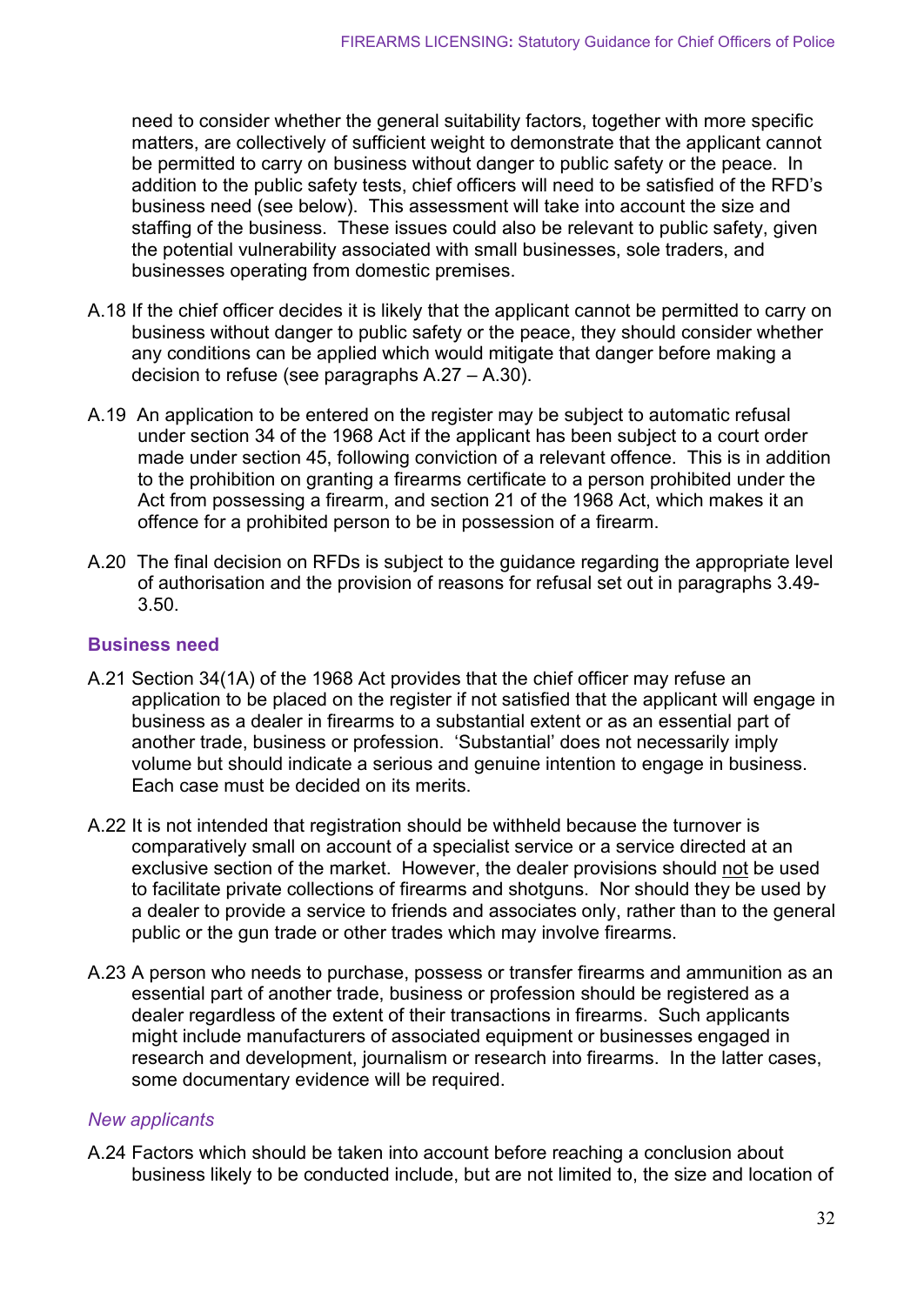premises for conducting the business proposed and the extent of any other business activities being carried on. The applicant should be able to show that they will be providing a service to the public or to the gun trade or other trades which may involve firearms or ammunition.

A.25 The chief officer should normally expect to be provided with a business plan, indicating the nature of the business, which will assist the licensing staff to assess the proposed extent of trading or whether dealing in firearms will be an essential part of another business. Where a business plan is not appropriate, for example, in the case of applicants not intending to deal in firearms or ammunition for their principal livelihood and therefore less likely to 'engage in business as a firearms dealer to a substantial extent', the chief officer will want to review other available evidence regarding business need.

#### *Existing applicants*

A.26 In respect of applications from existing dealers, it should be sufficient to reach a conclusion on the basis of transactions during the previous period of registration with particular regard to any trade in the recent past and any business plan for the future. A small number of transactions may be indicative of the business type (for example, a dealer specialising in older, heritage firearms, or in high value items) and should not in itself suggest that the business activity is not legitimate. The substantial extent test is therefore to be applied on a relative, rather than an absolute, basis in the context of the business under consideration.

#### **Conditions of Registration**

- A.27 A chief officer may impose, vary or revoke conditions subject to which registration is to have effect. In most cases it should only be necessary to impose the standard condition (i) (shown in Appendix 6 to the non-statutory Home Office Guide<sup>25</sup>). Other discretionary conditions are set out in Part 4 of the Firearms Security Handbook  $2020^{26}$  $2020^{26}$  $2020^{26}$ . Before reaching a final decision on which, if any, additional conditions should be imposed on a registration, the matter should be discussed with the RFD to ensure that the proposed conditions, whilst being practical and effective, will not place an undue burden on the dealer.
- A.28 Any such conditions must be specified in the certificate of registration. Where a condition is imposed, varied or revoked during the currency of a certificate, the chief officer must give the dealer notice in writing, giving particulars. A chief officer, having given that notice, may recall the certificate of registration within 21 days for the purpose of amending it. This period of notice will allow time for any representations to be made to chief officers.
- A.29 Conditions should be used to ensure that an RFD takes reasonable precautions for the safekeeping of their firearms and ammunition. Crime prevention officers, in consultation with their firearms departments, should consider carefully the level of security required in the light of the circumstances of each case. Circumstances may vary between one district and another and between one dealer or premises and

<span id="page-33-1"></span><span id="page-33-0"></span><sup>&</sup>lt;sup>25</sup> Guide on Firearms Licensing Law, available at: [Guide on Firearms Licensing Law 2016](https://www.gov.uk/government/publications/firearms-law-guidance-to-the-police-2012) <sup>26</sup> Firearms Security Handbook, available at: [Firearms Security Handbook 2020](https://assets.publishing.service.gov.uk/government/uploads/system/uploads/attachment_data/file/953881/Firearms_Security_Manual_2020.pdf)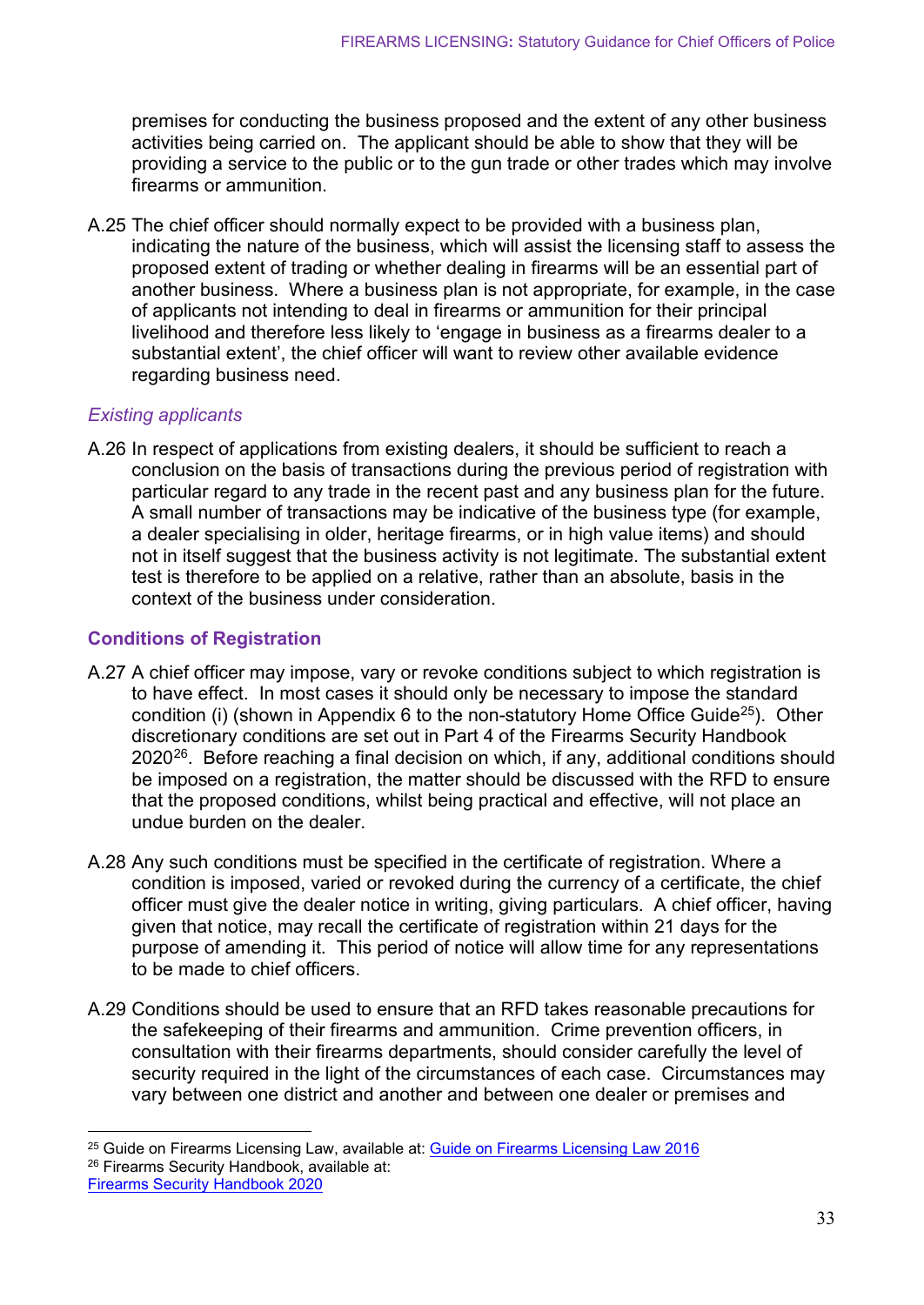another. Much will depend on the degree of risk and the steps that it is practicable to take. Such a condition must not be used to arbitrarily restrict the nature of the business concerned. (Security requirements for dealers trading only in air weapons should normally be equivalent to level 1 from the Firearms Security Handbook 2020.)

A.30 Where a person deals only in one type of weapon or in a restricted range of weapons at the time of the application, it may be appropriate to include a condition to the effect that any change in the nature of the business should be notified without delay to the chief officer of police, so that further safekeeping restrictions may, if necessary, be imposed. Such a condition should not be used to arbitrarily restrict the nature of the business concerned.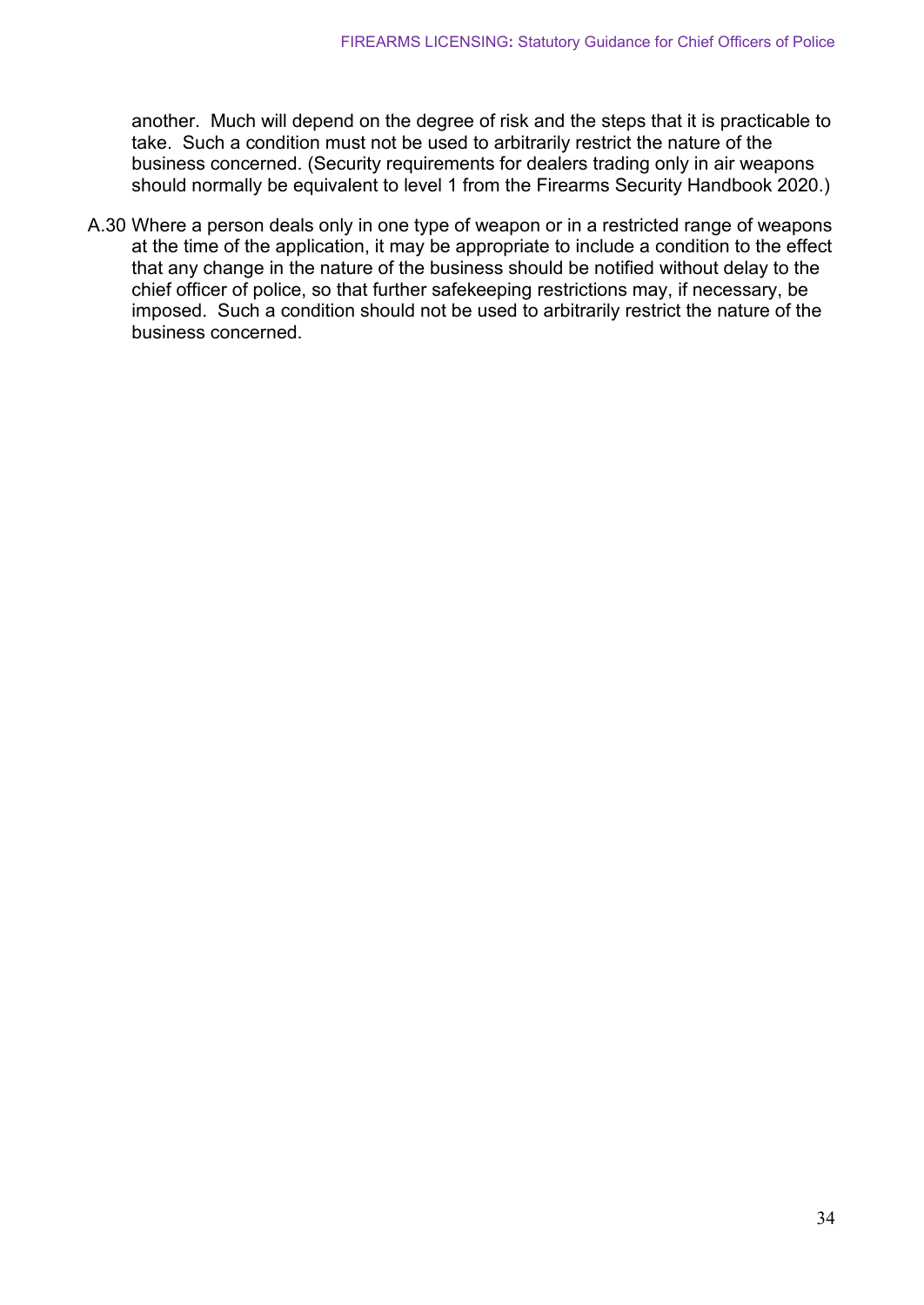#### **STATUTORY TESTS FOR REGISTERED FIREARMS DEALERS (RFDs)**

#### **RFD (grant)**

Section 34 of the 1968 Act:

- (1) The chief officer of police shall not register an applicant as a firearms dealer if he is prohibited to be so registered by order of a court in Great Britain made under section 45 of this Act, or by order of a court in Northern Ireland under section 8(5) of the Firearms Act 1920 or any enactment of the Parliament of Northern Ireland amending or substituted for that section.
- (1A) The chief officer of police may refuse to register an applicant unless he is satisfied that the applicant will engage in business as a firearms dealer to a substantial extent or as an essential part of another trade, business or profession.
- (2) Subject to subsection (3) below, the chief officer of police may refuse to register an applicant, if he is satisfied that the applicant cannot be permitted to carry on business as a firearms dealer without danger to the public safety or to the peace.
- (3) In the case of a person for the time being authorised by the Secretary of State under section 5 of this Act to manufacture, sell or transfer prohibited weapons or ammunition, the chief officer of police shall not refuse to enter his name in the register on the grounds that he cannot be permitted to carry on business as a firearms dealer without danger to the public safety or to the peace.
- (4) The chief officer of police, if he is satisfied that a place of business notified to him under section 33(3) of this Act by an applicant for registration is a place at which the person cannot be permitted to carry on business as a firearms dealer without danger to the public safety or to the peace, may refuse to enter that place of business in the register.

#### **Conditions of registration**

Section 36 of the 1968 Act

- (1) The chief officer of police may at any time impose conditions subject to which the registration of a person as a firearms dealer is to have effect and may at any time, of his own motion or on the application of the dealer, vary or revoke any such condition.
- (2) The chief officer of police shall specify the conditions for the time being in force under this section in the certificate of registration granted to the firearms dealer and, where any such condition is imposed, varied or revoked during the currency of the certificate of registration, the chief officer of police--

(a) shall give to the dealer notice in writing of the condition or variation (giving particulars) or of the revocation, as the case may be; and

may by that notice require the dealer to deliver up to him his certificate of registration within twenty-one days from the date of the notice, for the purpose of amending the certificate.

(3) A person aggrieved by the imposition or variation of, or refusal to vary or revoke, any condition of a firearms dealer's registration may in accordance with section 44 of this Act appeal against the imposition, variation or refusal.